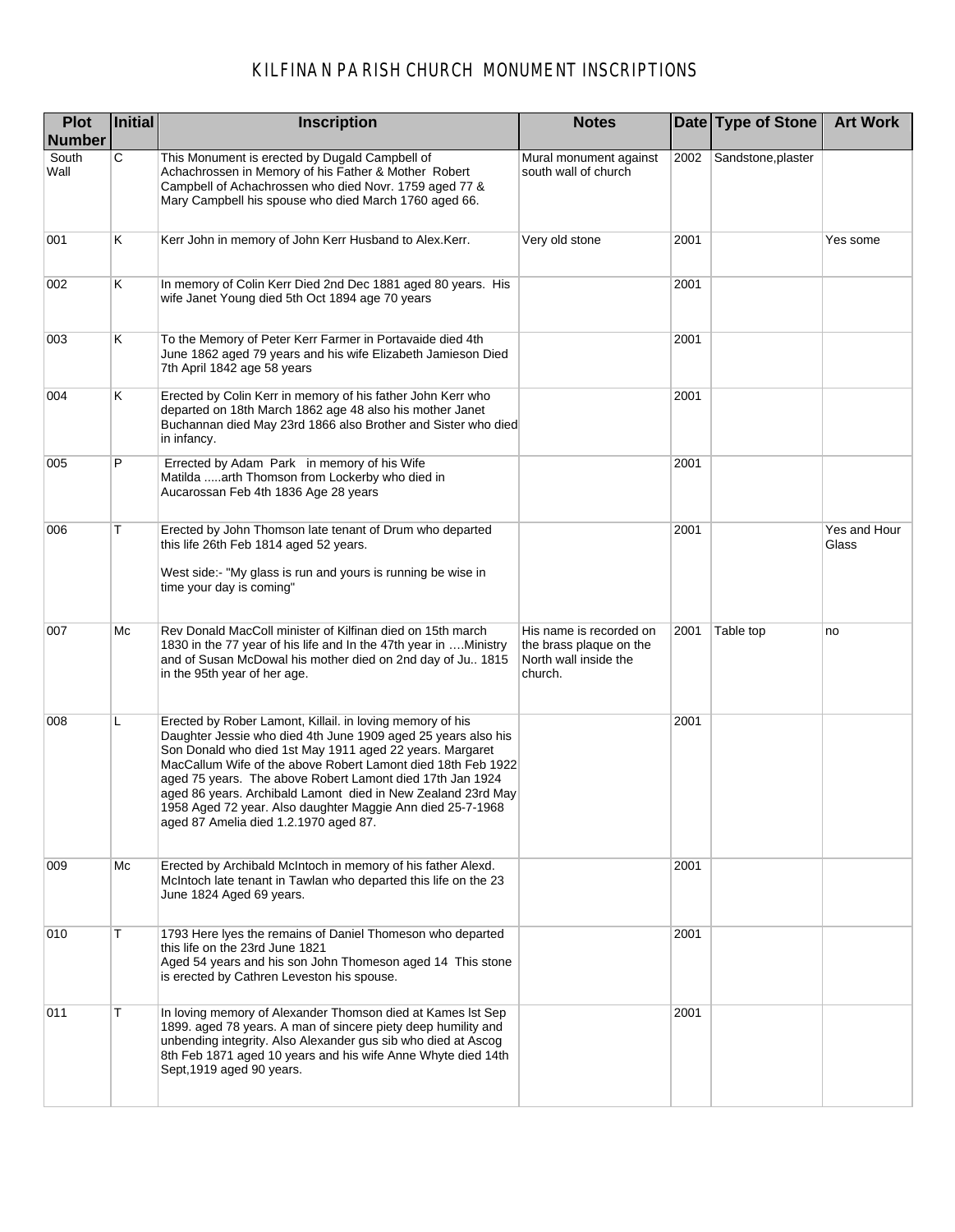| 012 | Mc | In memory of Jane McKellar the beloved wife of Alexander<br>Angus who died at Glen Caladh 29 Jan 1877 aged 27 years and<br>their children Duncan, Ann died 13th 1877 aged 2 mths.<br>Helen died 14 Dec 1857 aged 6 years. The above Alexander<br>Angus died 28th August 1901 aged 82 years and his son John<br>Angus died 28 Jan 1904 aged 34 years.<br>"Shed not for them the bitter tear. Nor wring the heart with sore<br>regret. Tis but the caskets that lie here"                                                                                                                      | 2001 | Yes |
|-----|----|----------------------------------------------------------------------------------------------------------------------------------------------------------------------------------------------------------------------------------------------------------------------------------------------------------------------------------------------------------------------------------------------------------------------------------------------------------------------------------------------------------------------------------------------------------------------------------------------|------|-----|
| 013 | Α  | Erected by Malcolm Angus in memory of his father Robert<br>Angus who died Nov 27 1881 aged 89 yrs also his mother<br>Margaret McKellar, who died April 14 1879 aged 85 yrs and<br>also his sisters and brothers Violet 1839 aged 2, Elizabeth<br>1844 aged 9,<br>Alexander 1853 aged 13, James 1864 aged 40. Robert was<br>drowned at sea 1867 aged 36. and one died in infancy. The<br>above named Malcolm Angus died 5 Nov 1892 aged 68 years<br>and his sister Margaret who died 5 April 1893 63 years.                                                                                   | 2001 |     |
| 014 | Мc | TRUTH FREEDOM in memory BROTHERHOOD Archibald<br>McLaren of Glasgow University who died at Tighnabruaich Jan<br>1891 aged 30 years In life beloved In death lamented. Here<br>also lie his brothers and sisters Archibald died 6 Aug 1859 aged<br>8 months. Janet died 3rd Dec 1861 aged13 years. Malcolm died<br>10 May 1869 aged 3 years old. Grace died in infancy 187.<br>Jessie died 19th Feb 1889 aged 26 years. Their father<br>Archibald McLaren died 22 Dec 1898 aged 78 years. " God<br>gives his beloved best " and his Mother Janet Morri son died in<br>Oct 1904 aged 78 years. | 2001 |     |
|     |    | <b>MCLAREN</b>                                                                                                                                                                                                                                                                                                                                                                                                                                                                                                                                                                               |      |     |
| 015 | Мc | In memory of Hugh McInnes boat builder, Tighnabruaich who<br>died there 4th Dec 1872 aged 63 years. Also his wife Catherine<br>McColl who died there 2nd Aug 1876 aged 74 years.                                                                                                                                                                                                                                                                                                                                                                                                             | 2001 |     |
| 016 | Мc | Erected in memory of Alex McColl farmer Lower Auchlick who<br>died 27 Aug 1845 aged 68 years. also Margaret McColl his wife<br>who died at Dumbarton 19th Dec 1876 aged 103 years and<br>interred there.                                                                                                                                                                                                                                                                                                                                                                                     | 2001 |     |
| 017 | т  | In loving memory of Dugald Thomson died at Meldalloch Farm<br>26th May 1918 aged 85 also his wife Mary Black died 6th April<br>1933 aged 81. also their daughter Mary died 25th June 1883<br>aged 2 and grandson John Black died 22 March 1921 aged 15.<br>also the elder son Alexander Thomson died 17 Sept 1937 aged<br>54 youngest son James Archibald 16 Dec 1960 aged 68 yrs.<br>Daughter Jessie Ann died 9th April 1961 aged 71. Their son<br>Dugald 13 May 1965 aged 80.<br>"Till the Day Break"                                                                                      | 2001 | Yes |
| 018 | т  | Erected by James and Margaret Thomson in memory of their<br>father John Thomson died 3rd Oct 1876 aged 76. Their Mother<br>Janet McIntyre 9 Nov 1888 aged 84<br>Sister Janet 19 March 1864 Aged 25. Brothers Peter 10 May<br>1867 Aged 21<br>Duncan 10 Feb 1873 Aged 23. John died in infancy.<br>The above James Thomson died 19 July 1924 aged 83.<br>Margaret Thomson 16 May 1927 aged 89.                                                                                                                                                                                                | 2001 |     |
| 019 | С  | Erected in Memory of James Campbell tenant in Kilfinan who<br>died 7th June 1802 aged 75 years by Margaret Munn his<br>spouse.                                                                                                                                                                                                                                                                                                                                                                                                                                                               | 2001 |     |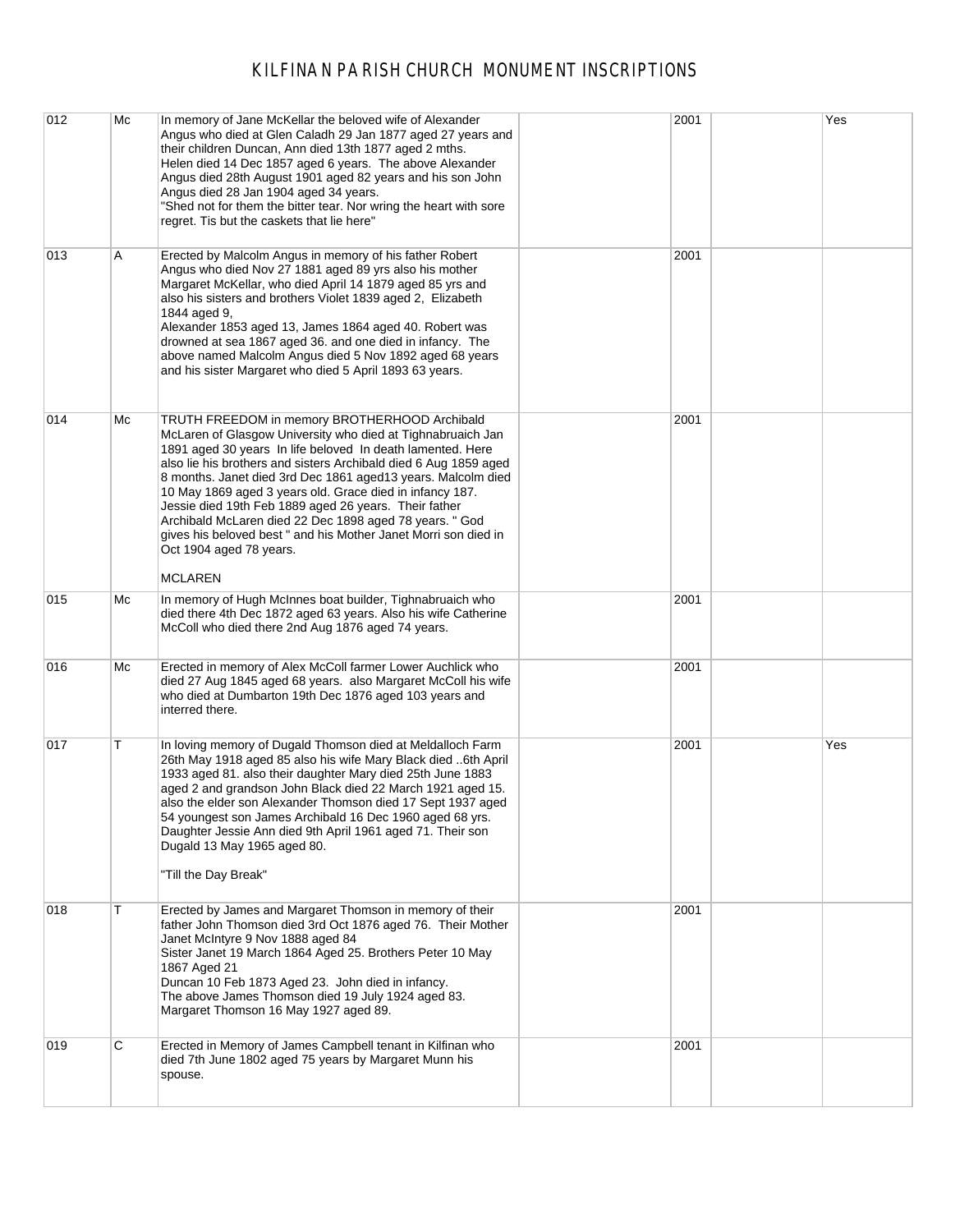| 020 | Mc | Mathew Macfeat who died at Tighnabruaich 13 July 1897 - 72                                                                                                                                                                                                                                                                                                                                                                                                                                                                                                                                                                      |                                                                     | 2001 | Yes      |
|-----|----|---------------------------------------------------------------------------------------------------------------------------------------------------------------------------------------------------------------------------------------------------------------------------------------------------------------------------------------------------------------------------------------------------------------------------------------------------------------------------------------------------------------------------------------------------------------------------------------------------------------------------------|---------------------------------------------------------------------|------|----------|
|     |    | yrs.<br>His wife Mary Campbell died at Glenore, North Bute 5th March<br>1905 - 83 yrs.                                                                                                                                                                                                                                                                                                                                                                                                                                                                                                                                          |                                                                     |      |          |
|     |    | Sons Peter 18 Jan 1892- 31 yrs. Walter who died in London in<br>1st June 1897 - 40 yrs. Robert in India June 1903 - 50 yrs.                                                                                                                                                                                                                                                                                                                                                                                                                                                                                                     |                                                                     |      |          |
| 021 | C  | Erected by Archibald Campbell. Drum Point who died 8th Sep<br>1857 age 77, his wife Annabella McFarlane died 16th March<br>1857 76 year. Son Robert age 4 years. Son Alexander 26 years.<br>Son Peter 24 th Dec 1879 59 years.                                                                                                                                                                                                                                                                                                                                                                                                  |                                                                     | 2001 | Yes Star |
| 022 | Мc | of John McAish son of Malcolm McInaish<br>Died in J.I.lein                                                                                                                                                                                                                                                                                                                                                                                                                                                                                                                                                                      | Very old                                                            | 2001 |          |
| 023 | Α  | Year erected 1880 by Alexander Angus in Memory of his Father<br>Archibald Angus Aged 83. His Mother Helen Lamont aged 72.<br>His Brothers John aged 42, Lachlan aged 38, Archibald aged<br>29. His Sister Catherine aged 42. Also his wife Jane Harkness<br>aged 57. His Son Lachlan aged 7 months. his Daughter Mary<br>aged 2 years his Nephew Dougall aged 22 his Niece Helen<br>Angus aged 2 years his two Sisters Sara Angus Moodio died<br>1880 aged 65 years. Mary Angus Barclay died 1881 aged 65<br>years. His Daughter Helen Angus McClumphy died 1882 aged<br>32 years. Thomas Angus died 13 Sep 1899 aged 32 years. |                                                                     | 2001 |          |
| 024 | Мc | Erected by Arch. McNair, late tenant to Barnansuil as a tribute<br>of parental respect to the memory of his son Lachlan who was<br>drowned near Otter Ferry in sight of his agonised parents and<br>many sympathising neighbours on the 20th day of November<br>1830 and 23rd years of his age. His Mother Elizabeth<br>McLachlan died July 28 1851 aged 66 years, his Father<br>Archibald McNair died February 28 1863 aged 80 years. His<br>Brother Archibald died June 29 1878 aged 66 years and his wife<br>Mary Anne McFarlane who died at TaynRaid 21 April 1901<br>aged 79 years.                                        |                                                                     | 2001 |          |
| 025 | F  | In Loving Memory of<br>Margaret Jane. Beloved Daughter of Hugh Fletcher Died 62<br>May 1912 aged 8 years.                                                                                                                                                                                                                                                                                                                                                                                                                                                                                                                       |                                                                     | 2001 |          |
| 026 |    |                                                                                                                                                                                                                                                                                                                                                                                                                                                                                                                                                                                                                                 | Stone fallen over by the<br>south facing Campbell<br>wall monument. | 2001 |          |
| 027 | В  | ??????<br>Black                                                                                                                                                                                                                                                                                                                                                                                                                                                                                                                                                                                                                 | By the Ancient stone.                                               | 2001 |          |
| 028 | Мc | Erected by John McCallum farmer Kilbride<br>in Memory of his Daughter Janet born 8th December 1848 died<br>30h January 1875. The above John McCallum who died 24th<br>April 1884 aged 72 years and of his Wife Jane McKenzie who<br>died 27th April 1888 aged 63 years. His Daughter Mary who<br>died 12th June 1898 also his Daughter Ann who died 6th Feb<br>1899 aged 39 years.<br>"Watch therefore for ye know not what hour your Lord doth                                                                                                                                                                                 |                                                                     | 2001 |          |
|     |    | come"                                                                                                                                                                                                                                                                                                                                                                                                                                                                                                                                                                                                                           |                                                                     |      |          |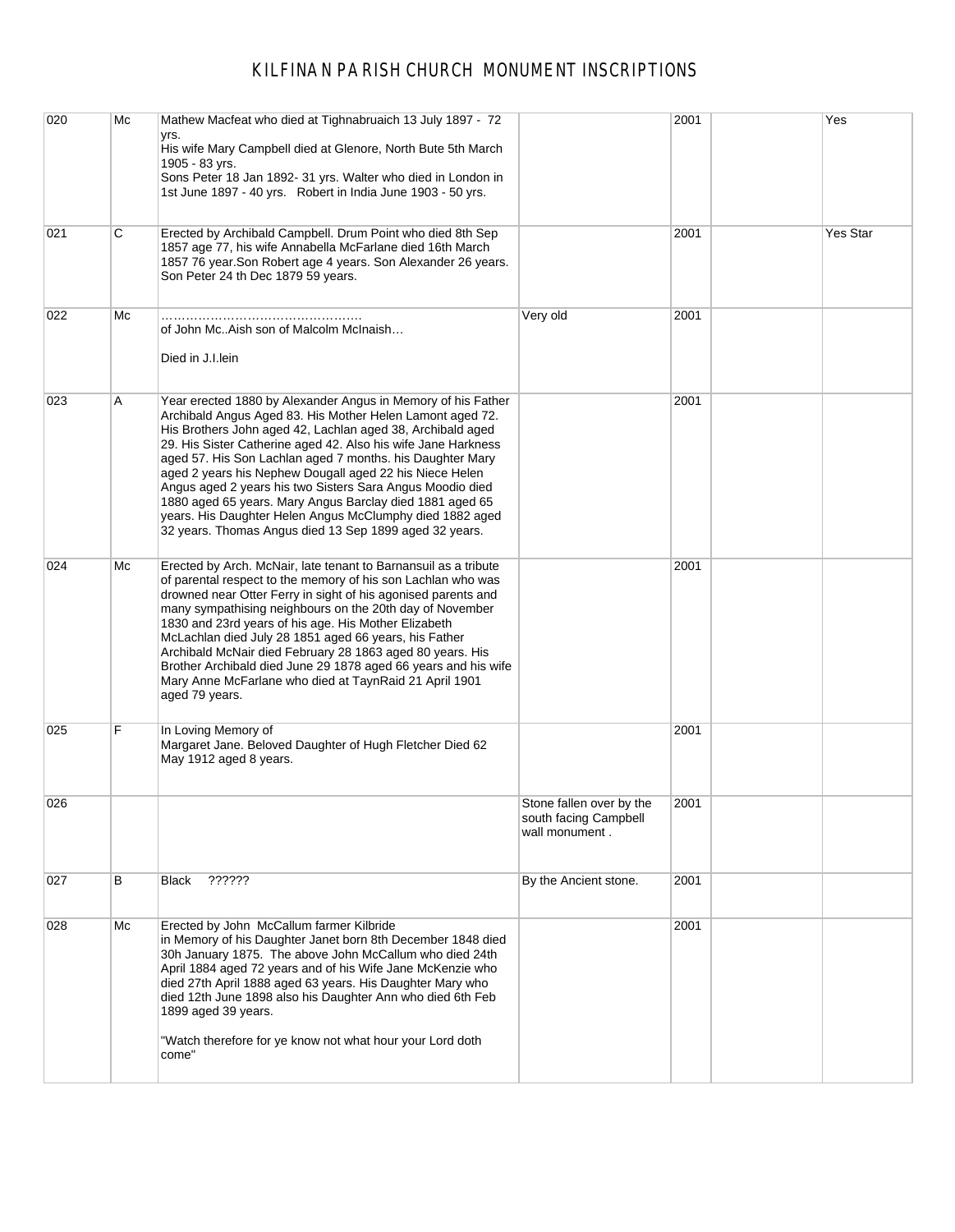| 029 | Mc | Erected in Memory of Duncan McCallum late Tenant in<br>Auchanna who died 15th Dec 1811 aged 99 years. and<br>Catherine his Spouse who died 3 March                                                                                                                                                                                                                                                                                                                                                                                                                                                                                                                                                    | ??????  | 2001 | Yes |
|-----|----|-------------------------------------------------------------------------------------------------------------------------------------------------------------------------------------------------------------------------------------------------------------------------------------------------------------------------------------------------------------------------------------------------------------------------------------------------------------------------------------------------------------------------------------------------------------------------------------------------------------------------------------------------------------------------------------------------------|---------|------|-----|
| 030 | Мc | Merchant Millhouse Erected by Donald McCallum<br>in memory of his children Jess died 29th Nov 1861 aged 17<br>years. Georgina died 13th June 1850 aged 1years also the<br>above Donald McCallum who died 11th Dec 1877 aged 66 years.<br>His Wife Georgina Kerr who died 21th March 1895 aged 75<br>years.                                                                                                                                                                                                                                                                                                                                                                                            |         | 2001 |     |
| 031 | Mс | Erected by his Family to the sacred memory of. Duglad<br>McCallum tenant of Achoire from 1842 to 1867 who died at<br>Kames in 1886 in his 83rd year. also his wife Margaret<br>MacAlister who died at Achanlochan 17th Dec 1907 aged 97<br>years. Alexander their son late of Iquique died at Auchenlochan<br>January 1914 aged 82 years. Donald their son died at<br>Auchenlochan 3rd April 1933 aged 93 years Mary the last<br>survivor of the family died at Auchenlochan 6th Oct.1938 aged<br>89 years.<br>"Bha-losa, mo run, greis 'na luidhe San uig, 'S rinn E'n leabaidh<br>ud Cubhraidh dhomhs."<br>(Jesus, my love, was for a time lying in the grave: He made that<br>bed fragrant for me) |         | 2001 | Yes |
| 032 | С  | Erected By his attached congregation and friends in<br>affectionate remembrance of the REV. DUNCAN CAMPBELL<br>Minister of the Free Church Kilfinan from 11th July 1877 to the<br>17th May 1891. He was a Faithful, Honest, Zealous Pastor and<br>one who fearlessly declared the whole council of God.<br>'I know that my redeemer liveth'                                                                                                                                                                                                                                                                                                                                                           | obelisk | 2001 |     |
| 033 | S  | In Loving Memory of<br>JAMES SAIDLER farmer who died at Dunoon Feby. 17th 1910<br>Aged 81 and of his wife ISABELLA SOMERVILLE who died at<br>LARGIEMORE April 1st 1873 aged 47 and of her mother<br>CATHERINE GIBSON who died at Largiemo re April 1st 1874<br>aged 84 also of MARY WEIR wife of the above James Saidler<br>who died at Largiemore October 19th 1889 age 47.                                                                                                                                                                                                                                                                                                                          |         | 2001 | Yes |
| 034 | Mс | 'BITHIDH AN FIREAN BEO THE CHREIDIMH"<br>In Memory of RONALD MACCALLUM farmer at Drum and of<br>his wife ANN MACCALLUM who both died within the same<br>week in Nov.1891. also of his grandfather RONALD<br>MACALISTER farmer, Deargrach and his wife CATHERINE<br>MITCHELL who died respectively in 1841 & 1849 and their son<br>HECTOR, who died in 1885 also DUNCAN McCALLUM, farmer<br>Auchenlochan brother of the above. died at Kames.<br>12. Nov. 1896, Aged 52 years. ELIZABETH, sister of the above,<br>died at Auchanlochan, 14th March 1910 aged 59 years.                                                                                                                                 |         | 2001 |     |
| 035 | Мc | In Memory of PETER McLACHLAN beloved Husband of<br>AGNES BROWN died 13th Jany. 1961. The above AGNES<br>BROWN died 11th Feby. 1971.                                                                                                                                                                                                                                                                                                                                                                                                                                                                                                                                                                   |         | 2001 |     |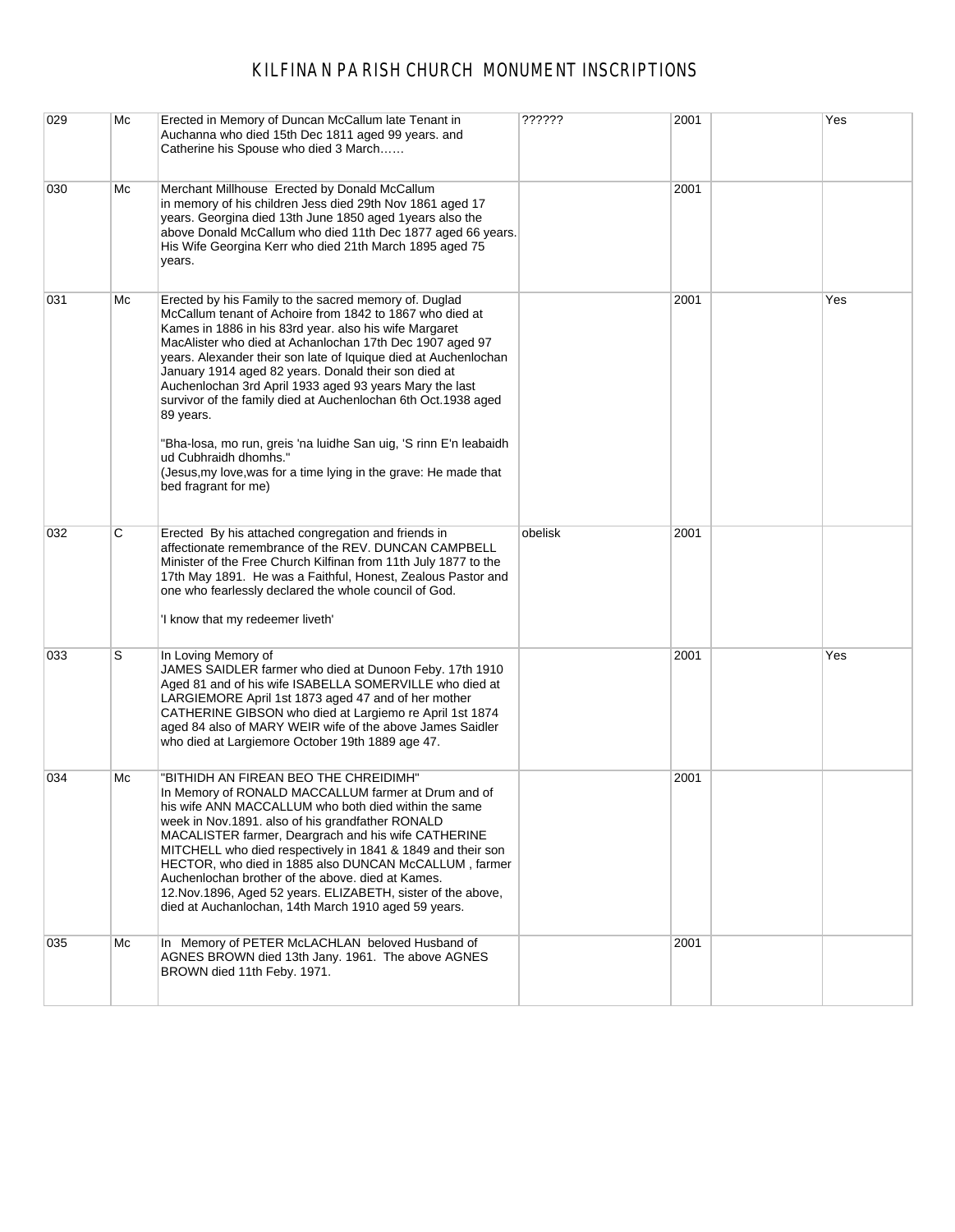| 036 | Мc | Erected by PETER McLACHLAN in Memory of his Mother<br>EUPHEMIA McLACHLAN who died at Kilfinan 17th Novr.1900<br>aged 71 years. Also his beloved daughter EUPHEMIA who<br>died at Alexandra Infirmary Paisley 23rd Jany. 1923 aged 25<br>years. and his youngest son JAMES who died at Bayveiw,<br>Kilfinan 7th June 1929, aged 15.5 years. Also the above PETER<br>McLACHLAN died 17th Dec 1932 aged 65. His daughter<br>MARGARET died 6th March 1937 aged 41. Also his wife<br>CATHERINE died 25th April 1940.<br>Hid son JOHN died 21 June 1965.<br>His daughter MARG died 8th Feby. 1985 McKELLAR.                                                                |                                                      | 2001 |                    |
|-----|----|----------------------------------------------------------------------------------------------------------------------------------------------------------------------------------------------------------------------------------------------------------------------------------------------------------------------------------------------------------------------------------------------------------------------------------------------------------------------------------------------------------------------------------------------------------------------------------------------------------------------------------------------------------------------|------------------------------------------------------|------|--------------------|
| 037 | Мc | JOHN MACLACHLAN The Memory of his father DUGALD<br>MACLACHLAN who died in April 1869 Aged 32.<br>To the memory also of his Grandfather & Grandmother JOHN<br>MACLACHLAN & SARAH GRAY                                                                                                                                                                                                                                                                                                                                                                                                                                                                                 | need to take a little turf<br>away to read the rest. | 2001 | Yes                |
| 038 | Мc | In Loving Memory of<br>ARCHIBALD MACLACHLAN Inveryne Cottage, who died 30th<br>July 1942.<br>Beloved Husband of Elizabeth Douglas who died 3rd May<br>1962.<br>Their Daughters Elizabeth Died 16th Sept. 1937. Bella Died<br>2ns May 1938.<br>Their son Duncan Died 21st July 1975                                                                                                                                                                                                                                                                                                                                                                                   |                                                      | 2001 | <b>Yes Flowers</b> |
| 039 | K. | Erected by JAMES KENT in loving memory of his wife<br>JESSIES LEITCH Died 12th April 1935, Aged 72.<br>also their sons NEIL died 5th April 1893 Aged 3. PETER died in<br>France 29th May 1917, Aged21. The above JAMES KENT<br>died 28th April 1943, Aged 80.                                                                                                                                                                                                                                                                                                                                                                                                        |                                                      | 2001 | Yes                |
| 040 | na | Two very old stones close to the south boundary wall.                                                                                                                                                                                                                                                                                                                                                                                                                                                                                                                                                                                                                |                                                      | 2001 |                    |
| 041 | Мc | Erected by DUGALD McLACHLAN, Fisherman New Houses, In<br>memory of his son, DANIEL McLACHLAN, D.S. who died 2nd<br>December 1879, Aged 28 years<br>Also my wife MARY McKINLAY who died 17th June 1897 Aged<br>80 years. The above DUGALD McLACHLAN who died 13th<br>February 1903 Aged 83 years.<br>JANET McLACHLAN who died 5th December 1976 Aged 94<br>years. wife of the late HARRY DERRETT.                                                                                                                                                                                                                                                                     |                                                      | 2001 | Yes                |
| 042 | Mc | Erected by JOHN MACLACHLAN in loving memory of his<br>children JOHN, died in infancy. JANET BROWN Died 12th<br>January 1894 Aged 3 years. his father DONALD<br>MACLACHLAN died 27th july, 1904 Aged 79 years. His Mother<br>ELIZABETH FERGUSON died 25th October 1905 Aged 84<br>years. His sister JANET MACLACHLAN died 24 August 1908<br>Aged 52 years The above JOHN MACLACHLAN died 5th Dec<br>1912 Aged 83 years.<br>Also his uncle ROBERT MACLACHLAN died 14th March 1924<br>Aged 97 years. His Wife MARGARET McPHEE died 6th Nov<br>1932 Aged 85.<br>North side cont'd. RONDALD McNICOL died 2nd March 1956<br>his wife MARGARET MACLACHLAN died 1st Dec 1971 | Pillar with urn on top<br>draped with a cloth.       | 2001 | Yes                |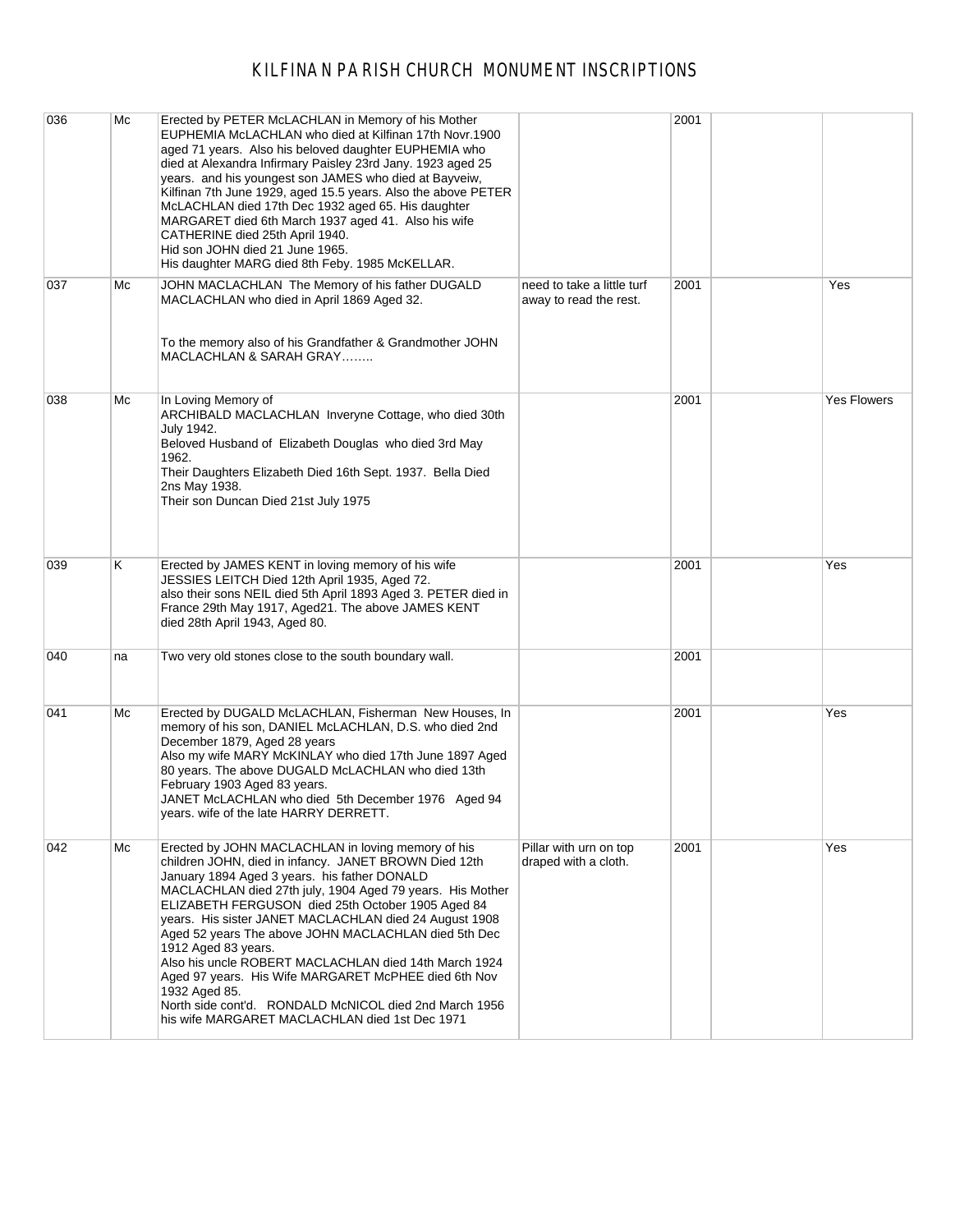| 043 | Mc | Erected by DONALD McLACHLAN. in Memory of his father<br>ALEXANDER McLACHLAN, who died Jaunuary 14th 1875<br>Aged 52 years. Also his Mother<br>MARY McKELLAR. who died May 19th 1874 aged 66 years.<br>The above DONALD McLACHLAN died May 7th 1890 Aged 42<br>years. MARY MACLACHLAN died 9th March 1955 Aged 70<br>years. Her Husband DONALD McCallum died 15th Feb. 1961<br>Aged 81 years.                                                                                                                                                                                                                                                                                                                                                                                                   |                                                                                                                                                                                                                        | 2001 | Yes Large<br>Anchor |
|-----|----|------------------------------------------------------------------------------------------------------------------------------------------------------------------------------------------------------------------------------------------------------------------------------------------------------------------------------------------------------------------------------------------------------------------------------------------------------------------------------------------------------------------------------------------------------------------------------------------------------------------------------------------------------------------------------------------------------------------------------------------------------------------------------------------------|------------------------------------------------------------------------------------------------------------------------------------------------------------------------------------------------------------------------|------|---------------------|
| 044 | Мc | Erected by P.& D. McLACHLAN In memory of their father<br>ALEXANDER McLACHLAN who died 28th April 1867 Aged 72<br>years. Also their mother MARGARET CRAWFORD who died<br>12th Jan 1865 Aged 68 years. The above P.McLACHLAN died<br>6th Jan 1894 Aged 72 years. Also his wife MARY McLACHLAN<br>died 6th April 1914, aged 98 years.                                                                                                                                                                                                                                                                                                                                                                                                                                                             | Stone at some time was<br>broken and reinforced<br>with steel plates.                                                                                                                                                  | 2001 | Yes                 |
| 045 | Мc | Erected by WILLIAM ALEXANDER MACLACHLAN in Loving<br>Memory of his Daughter CATRIONA SARAH died 10th Oct.<br>1926 Aged 3 years 2 months. His mother MARGARET<br>McLAREN died 9th June 1897, aged 49 years. His sister<br>SARAH ANN died 6th April 1902 aged 16 years. His father<br>JOHN MACLACHLAN died 22nd Sept. 1938 aged 89 years.<br>His niece MARGARET DENISE FITZPATRICK died in infancy,<br>6th Aug 1918. His mother - in - law JEANIE MILNE PARK died<br>18th April 1909, aged 47 years. Interred in Greenock. His<br>father - in - law JAMES BOYD MACCALLUM died 12th Aug.<br>1936 aged 75 years. Interred in New York. The above<br>WILLIAM ALEXANDER MACLACHLAN died 25th May 1953<br>aged 73 years. Also his wife CATHERINE BOYD<br>MACCALLUM died 2nd June 1973, aged 87 years. | Shield with - St. Andrew's<br>cross, five star, Anchor,<br>and Heb. V1.19<br>words above / below<br>shield:- "Reul an Dochas /<br>Achair Sabhailte"<br>On the bottom plinth in<br>large print:-<br><b>MACLACHLAINN</b> | 2001 | Yes                 |
| 046 | Мc | Erected by JOHN McLACHLAN in Rothsay to the memory of<br>his parents IAN Tenants in Balln coilly Bute. JOHN<br>McLACHLAN who died 3 Feb 1513 Aged 5 and Margaret<br>MacLachlan who died March 150 Aged 76 years.                                                                                                                                                                                                                                                                                                                                                                                                                                                                                                                                                                               | Very poor condition.<br>Miss-spelling of parents.<br>with the 'e' added above<br>and between the 'r' and<br>'n.                                                                                                        | 2001 |                     |
| 047 | G  | Erected by DUGALD GRAY Inkeeper Otter Ferry. To the<br>memory of his father JOHN GRAY late resident of Corra who<br>died 22nd March 1827 aged 72 years.                                                                                                                                                                                                                                                                                                                                                                                                                                                                                                                                                                                                                                        | Poor condition                                                                                                                                                                                                         | 2001 | Yes                 |
| 048 | Мc | Erected by Dugald McLeish, Ardinarnock. In memory of his<br>Father John McLeish, who died 1831 aged 56 years and his<br>Mother Margaret Thomson who died February 2nd 1851 aged<br>80 years also his brother Alexr. McLeich who died May 24th<br>1878 aged 60 years.                                                                                                                                                                                                                                                                                                                                                                                                                                                                                                                           | 'Ardinarnock' perhaps<br>miss spelt and should<br>read Ardmarnock                                                                                                                                                      | 2001 | Yes of thistles     |
| 049 | Мc | Here Lyes Archibald McLachlan tenant in Upper Stilag Died<br>1754                                                                                                                                                                                                                                                                                                                                                                                                                                                                                                                                                                                                                                                                                                                              | Very old stone                                                                                                                                                                                                         | 2001 |                     |
| 050 | Mc | In memory of John McLachlan who died 18th May 1900 aged<br>81 years. His son Archd. McLachlan who died 11th Feb. 1902<br>aged 31 years. His wife Annie Young who died 13th March<br>1906 aged 72 years.                                                                                                                                                                                                                                                                                                                                                                                                                                                                                                                                                                                        |                                                                                                                                                                                                                        | 2001 |                     |
| 051 | Мc | Donald McLachlan in memory of Dougald McLachlan his father<br>born in the December 1, 1795. Died 14 April 1854. Also Isabella<br>McLachlan his daughter born Nov.28, 1848 Died 30, December<br>1849                                                                                                                                                                                                                                                                                                                                                                                                                                                                                                                                                                                            | Lettering in a more serif<br>format.                                                                                                                                                                                   | 2001 |                     |
| 052 | Мc | Here Lys Donald McBridan Tennant in Otter who died Aug 30th<br>1766 aged 66 years.                                                                                                                                                                                                                                                                                                                                                                                                                                                                                                                                                                                                                                                                                                             | Very old stone                                                                                                                                                                                                         | 2001 |                     |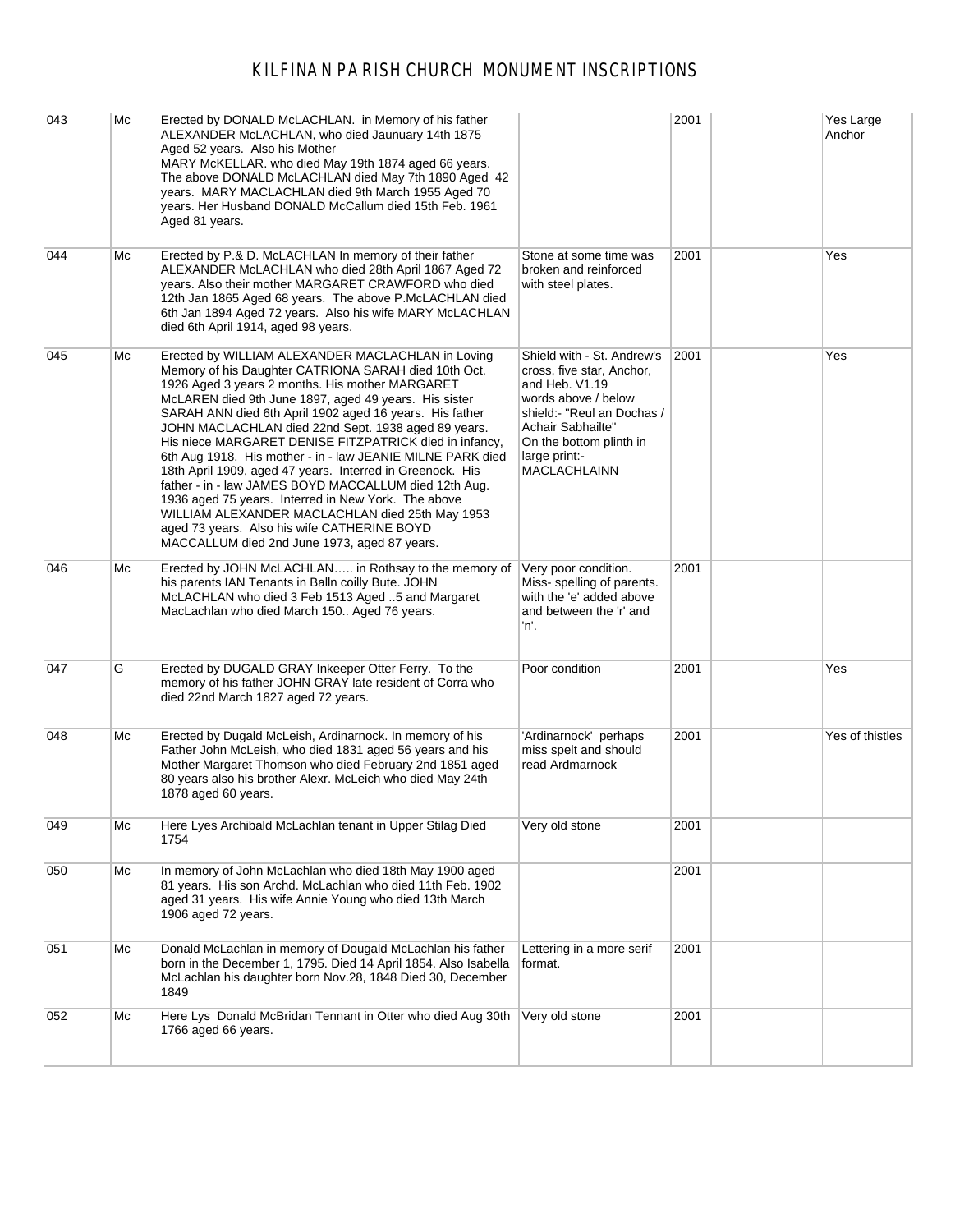| 053 | Mc | Erected by Peter McBride Altcaltraig. in memory of his Father,<br>John McBride, late mariner who died 24th Feb 1850 aged<br>70 years and his Mother Janet McLachlan who died 21st March<br>1862 aged 72 years. Also his Brothers John died 29th March<br>1829 aged 21 years, Donald died 8th March 1859 aged 48<br>years.                                                                                                                          |                                        | 2001 |  |
|-----|----|----------------------------------------------------------------------------------------------------------------------------------------------------------------------------------------------------------------------------------------------------------------------------------------------------------------------------------------------------------------------------------------------------------------------------------------------------|----------------------------------------|------|--|
| 054 | Mc | Erected in Memory of Donald McBride Mariner to Bernansuel<br>Who died 29th May 1819 Aged 40 Years.                                                                                                                                                                                                                                                                                                                                                 |                                        | 2002 |  |
| 055 | м  | In Memory of Peter Mitchell died 1890 Janet his wife died 1856<br>Issue Ann died 1876 William, Robert & Peter died abroad John<br>died 1932<br>Peter his grandson Died 1903<br>Mary his second wife died 1906<br>John his brother died 1894                                                                                                                                                                                                        |                                        | 2002 |  |
| 056 |    | Headstone of mid 18th century type with fluted pilasters and a<br>scrolled pediment with angel's head, having a skull on the back.<br>A worn inscription names ? Robert Mitchel.00                                                                                                                                                                                                                                                                 |                                        | 2002 |  |
| 057 |    | Very old stone full of moss.                                                                                                                                                                                                                                                                                                                                                                                                                       |                                        | 2002 |  |
| 058 |    | Ground level Table Top against the south west of wall angel<br>with shield cross and skull.                                                                                                                                                                                                                                                                                                                                                        |                                        | 2002 |  |
| 059 | S  | To the Memory of Charles Stewart later farmer in Middle -<br>Ennens who died 3rd July 1837 aged 77 years. and of his wife<br>Mary McIver who died 3rd April 1838 aged 76 years.                                                                                                                                                                                                                                                                    |                                        | 2002 |  |
| 060 | S  | Stewart In memory of his James Stewart late farmer in<br>Kilmichael who died 16th June 1811 aged 55 years. and of his<br>Mother Isabella McLachlan who died 13th July 1853 aged 83<br>years.                                                                                                                                                                                                                                                       | Needs left plinth support<br>repaired, | 2002 |  |
| 061 | S  | In memory of John Stewart Died at Carluke 30th July 1910 aged<br>75 his Wife Euphemia Wallace died at Rothsay 27t July 1923<br>aged 78. Their son Daniel Wallace lost at sea 26th Jan 1926<br>aged 46. Their son John died at Dunedin N.Z. 15th Nov 1953<br>aged 71.                                                                                                                                                                               |                                        | 2002 |  |
| 062 |    | Very old stone Moss Illegible.                                                                                                                                                                                                                                                                                                                                                                                                                     |                                        | 2002 |  |
| 063 | Mc | Jane McNaughton in memory of her husband Donald McIntyr<br>died March 26th 1865 aged 60 years and of her Brother Duncan<br>McNaughton who died 1842 aged 55 years.                                                                                                                                                                                                                                                                                 |                                        | 2002 |  |
| 064 | Mc | Erected in memory of Duncan McNiledge from Ardkinglais and<br>late Miller at Otter who died July 1773 aged 72 years.                                                                                                                                                                                                                                                                                                                               |                                        | 2002 |  |
| 065 | Mc | Erected in Loving Memory of Alexander McCallum - Farmer-<br>Brackley Lochgilphead who died 7 th March 1904 aged 52<br>years. son of the Late John McCallum Farmer Kilbride.<br>James McCallum who died at Achnaskeoch, 17th Dec 1920<br>aged 72 years.<br>Donald McCallum who died at Auchrossan 30th September<br>1930 aged 75 years. Mary McLellan Crawford wife of the above<br>James McCallum died at Dalshian Tighnabruaich 30th Dec<br>1944. |                                        | 2002 |  |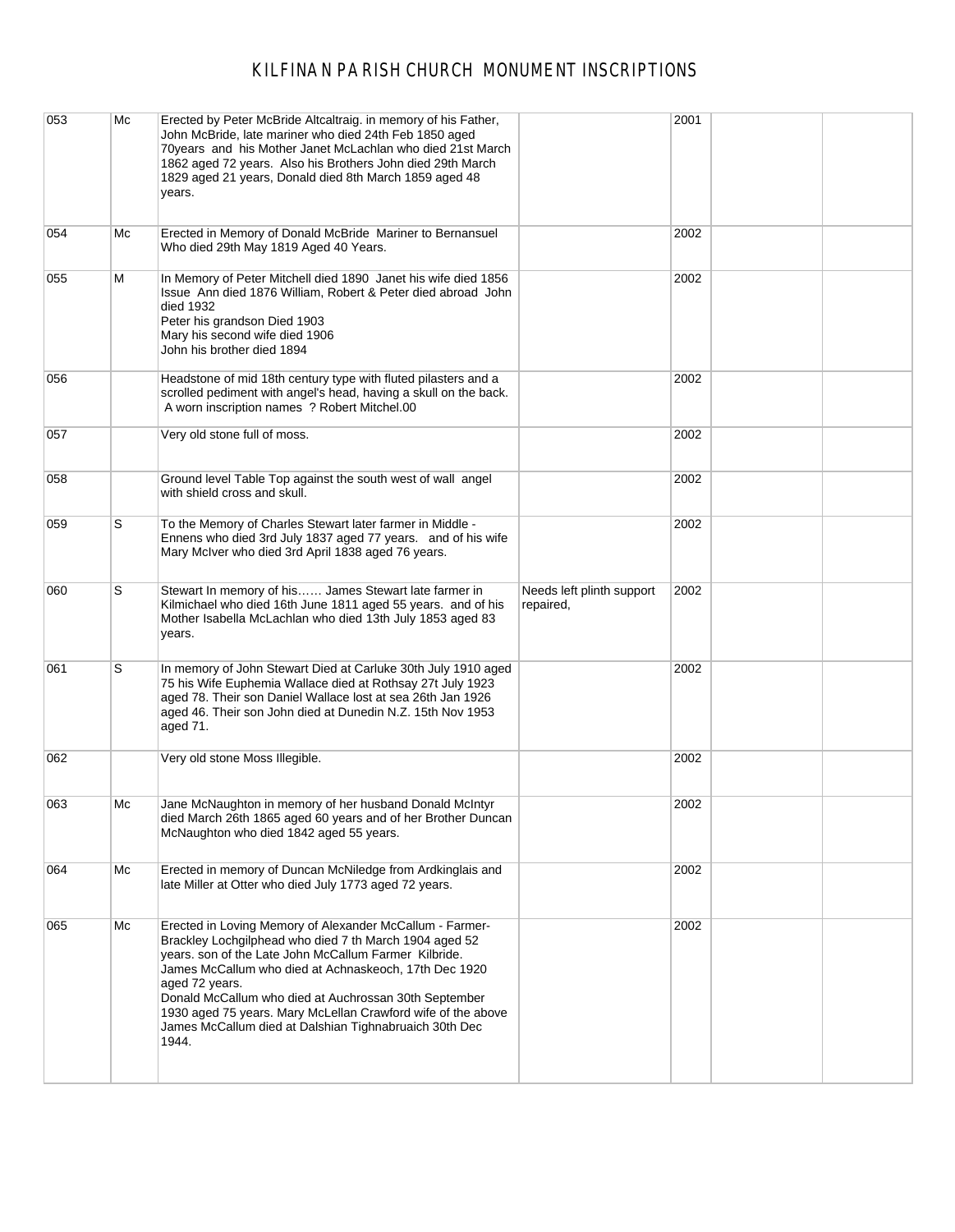| 066 | W  | In loving memory of Peter Whyte who died 15th Dec 1917 aged<br>71 years.<br>His wife Elizabeth McLeish died 8th Oct 1947 aged 93 years.                                                                                                                                                                                                                                                                                                                                  |              | 2002 | <b>White Marble</b> |
|-----|----|--------------------------------------------------------------------------------------------------------------------------------------------------------------------------------------------------------------------------------------------------------------------------------------------------------------------------------------------------------------------------------------------------------------------------------------------------------------------------|--------------|------|---------------------|
| 067 | W  | Erected by John Whyte in Loving Memory of his wife Margaret<br>McPherson who died 16th June 1904 aged 71 years.<br>The above John Whyte died 12th August 1917 aged 82 years.                                                                                                                                                                                                                                                                                             |              | 2002 |                     |
| 068 | W  | Erected to the memory of Jean Whyte died 15<br>Very old stone.                                                                                                                                                                                                                                                                                                                                                                                                           |              | 2002 |                     |
| 069 |    | Archibald<br>Very old stone.                                                                                                                                                                                                                                                                                                                                                                                                                                             |              | 2002 |                     |
| 070 | Мc | Erected by Alexr. McPherson Farmer Kilfinan.<br>To the memory of his son Dugald, Sinclair McPherson who died<br>at Kilfinan 15th September 1812 aged 1 year also his son John<br>who died at Auchrossan 7th June 1860 aged 23 years also his<br>Daughter Euphemia who died at Kilfinan 23rd April 1861 aged 16<br>years.<br>The above Alexander McPherson died 17th April 1871 aged 80<br>years and of his wife Euphemia McKay who died 17th June<br>1878 aged 76 years. |              | 2002 |                     |
| 071 | Мc | In Memory of John McFarlan Fisherman Died 29th Dec 1860                                                                                                                                                                                                                                                                                                                                                                                                                  |              | 2002 |                     |
| 072 | Мc | To the Memory of Peter MacPherson. Fisherman Stelaig Kerry.<br>Who died Jay 1865 aged 68 years. and of his Daughter<br>Catherine who died in infancy                                                                                                                                                                                                                                                                                                                     |              | 2002 |                     |
| 073 | W  | Erected by Archibald Whyte in memory of his<br>4th<br>the<br>. te<br>who died Ronduiche 27th Feb aged 78                                                                                                                                                                                                                                                                                                                                                                 | Facing gone. | 2002 |                     |
| 074 | Мc | Erected to the Memory of James McArthurs who died 22d Sept.<br>1822 aged 51 years. and of his<br>Daughter Mary who died 21st March 1842 aged 24 and of his<br>Son Archibald who died 12th May 1842 aged 36 years.                                                                                                                                                                                                                                                        |              | 2002 |                     |
| 075 | N  | Erected by Neil Leitch in memory of his beloved son Peter who<br>died 23rd May 1903 aged 43 years. The above Neil Leitch who<br>died 21st Novr. 1905 aged 72.<br>also his beloved wife Colouhoun MacLellan who died 23rd March<br>1908 aged 82 years. His Daughter Mary died 21st Match 1929<br>aged 62 years. Donald Leitch who died at Kilsyth 16th March<br>1934 beloved husband of Mary Crawford. The above Mary<br>Crawford who died at Kilsyth 15th May 1959.      |              | 2002 |                     |
| 076 | В  | Erected by Elizabeth Black in memory of her father Archibald<br>Black died 8th May 1916 her Mother Mary Black died 9th July<br>1947 her Sister Chrissie Black died 27th Dec 1942. Her cousin<br>Alexander Black died 15th Nov 1976.                                                                                                                                                                                                                                      |              | 2002 |                     |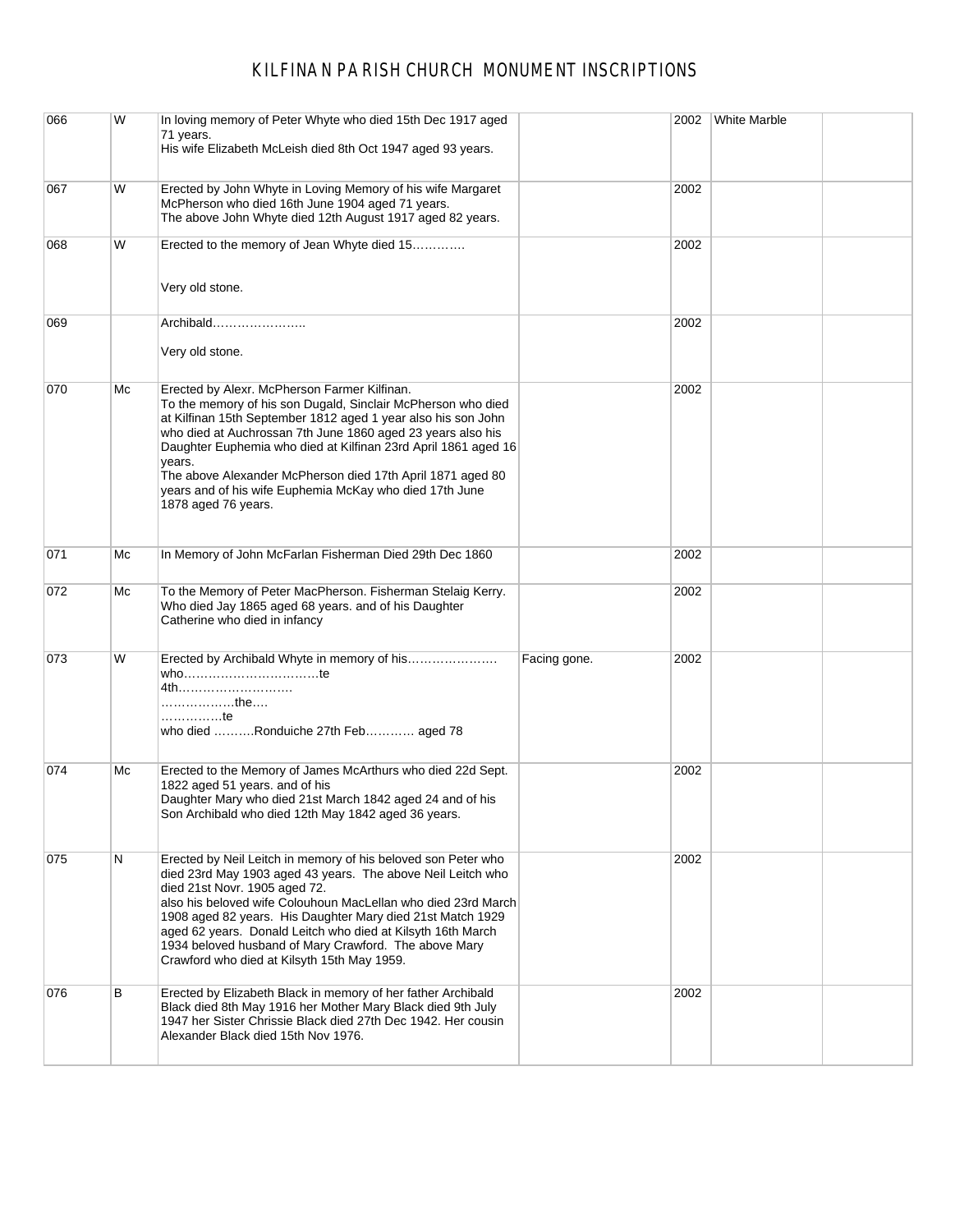| 077 | в  | Erected by John Black in loving memory of his wife Mary<br>McCallum who died 16th April 1899 aged 71 years. and their<br>Children. Elizabeth died 1858 aged 9 years Katie died 1858<br>aged 8months Duncan died 2d April 1897 aged 48 years.<br>Also the above John Black who died 22nd December 1906<br>aged 88 years.<br>Ann Black died 29th January 1926 aged 70. Janet died 19th<br>April 1929. Betsy died 27th May 1931. Alex died 22nd Dec<br>1931. Margt. died 6th April 1932. John died 1st Jlu 1946.                                                                                                             |                                                                                          | 2002 |                      |                           |
|-----|----|---------------------------------------------------------------------------------------------------------------------------------------------------------------------------------------------------------------------------------------------------------------------------------------------------------------------------------------------------------------------------------------------------------------------------------------------------------------------------------------------------------------------------------------------------------------------------------------------------------------------------|------------------------------------------------------------------------------------------|------|----------------------|---------------------------|
| 078 | В  | erected by Alexander Black Farmer in Auchleck in memory of<br>his spouse Mary McKinnon who died 8th  1810 age 18 years<br>and their son Duncan Black died 1st Aug. 1812                                                                                                                                                                                                                                                                                                                                                                                                                                                   |                                                                                          | 2002 |                      |                           |
| 079 | Мc | Erected<br>Catherine McFarlane died 10th Feb 1889 aged 81. Her<br>Husband Archibald Crawford died 11th Feb 1896 aged 87. and<br>their son Dugald 29th Oct 1912 aged 79.                                                                                                                                                                                                                                                                                                                                                                                                                                                   |                                                                                          | 2002 |                      |                           |
| 080 | Мc | 1879 Erected by Alexr. and Archd. MacFarlane in memory of<br>their father Duncan MacFarlane Shore Kilfinan. who died 26th<br>Feby. 1862 aged 42 years. and their sister Annie died 1st<br>March 1872 aged 19 years also their sister Jane died 9th<br>August 1879 aged 19 years. Sarah Cameron wife of the above<br>Duncan MacFarlane died 1st August 1894 aged 70 years and<br>the above Alexander died 18th October 1893 aged 43 years.                                                                                                                                                                                 |                                                                                          | 2002 | <b>Red Sandstone</b> | Sailing Boat              |
| 081 | Мc | Erected in Memory of John McDougall elder from Ardnoe and<br>late Tacksman at Barpontaig who died 12th June 1799 aged 82<br>years.                                                                                                                                                                                                                                                                                                                                                                                                                                                                                        | Previous report reads<br>Ardnochlandlaich with a?<br>Check it. Previous report<br>wrong. | 2002 | Sandstone            |                           |
| 082 | W  | erected by the relatives in Memory of Mary White who fell<br>asleep 11th 1884 aged 58 years. Her Mother Ann McDougall Mar<br>12th 1864 aged 64 years. Her Grandnephew Duncan Cameron<br>Mar.4th 1874 Aged 2 years. Her Sister Christina White Feb.21st<br>1875 aged 34 years.<br>Her Brother John White May 25th 1879 Aged 52 years lies<br>close to her Right. Her Father Peter White Feb 2nd 1880 aged<br>82 years Lies close to her left.<br>"Please read carefully what God say's to you in Rom.3 chap<br>Also Rom. 10 chap.<br>Believe on the Lord Jesus Christ and thou shalt be saved and<br>thy House. Acts16 31" |                                                                                          | 2002 | Sandstone            | Raised<br>Flowers at top. |
| 083 | Мc | Erected by Alexr. McBride in memory of Daughter Isab. who<br>died April 15th 1869 Aged 2 years. The above Alexr. McBride<br>died 10th sept. 1910. Also his wife Isab. McAllister died 14th<br>Nov. 1914                                                                                                                                                                                                                                                                                                                                                                                                                   | Small but prominent<br>stone.                                                            | 2002 | Sandstone            |                           |
| 084 | ?? |                                                                                                                                                                                                                                                                                                                                                                                                                                                                                                                                                                                                                           | Small very old. No visible<br>readings.                                                  | 2002 | Sandstone            |                           |
| 085 | D  | Erected to the Memory of Colina Douglass spouse of Robert<br>Buchanan.<br>She died 3rd Aug 1840 aged 29 years.                                                                                                                                                                                                                                                                                                                                                                                                                                                                                                            |                                                                                          | 2002 | White Sandstone.     |                           |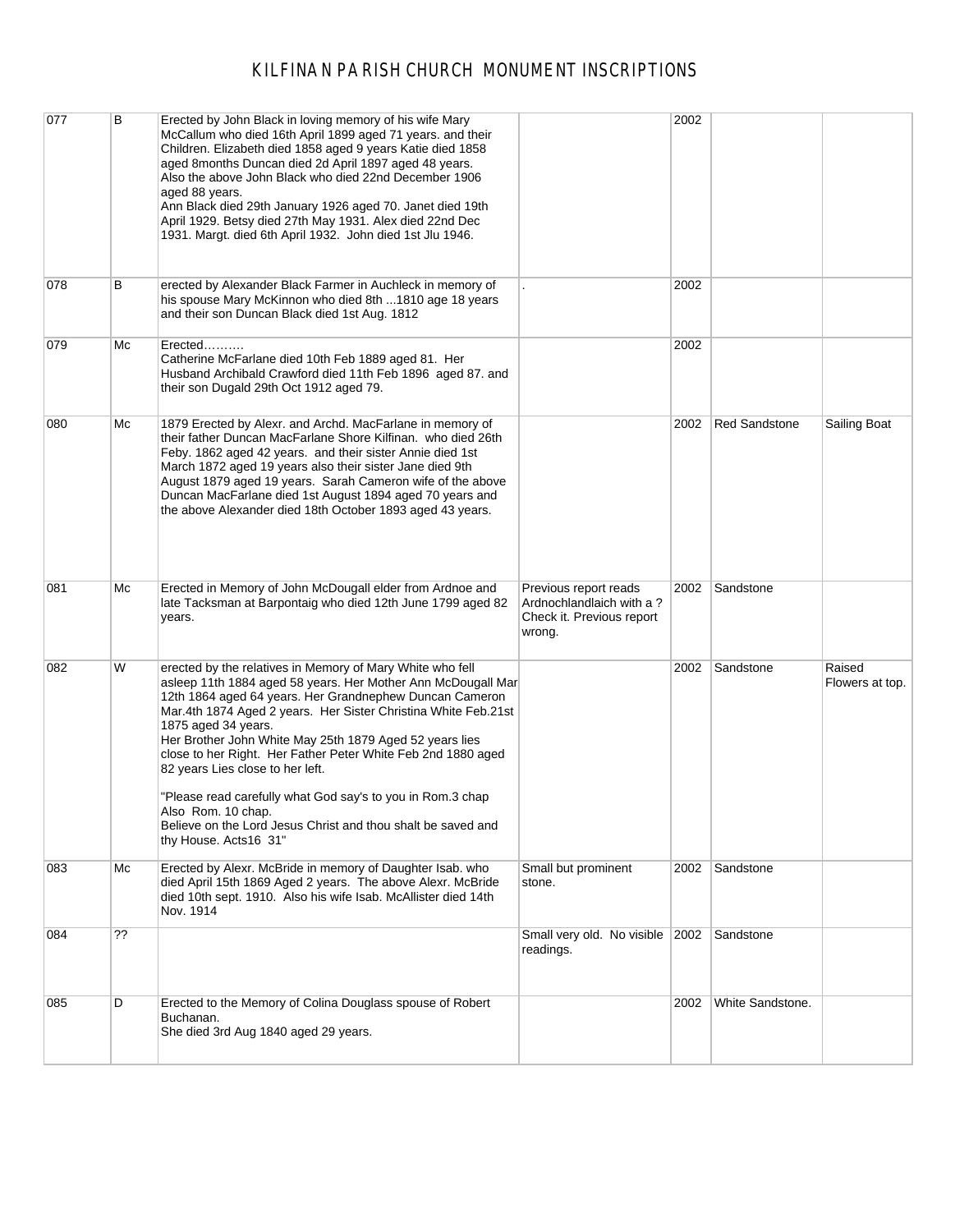| 086 | L  | In Loving Memory of Janet Leidenruth wife of Daniel Buchanan<br>Tighnacoilie Auchenlochan who died 21st November 1891. The<br>above Daniel Buchanan who died 25th November 1905.                                                                                                                                                                                                                            |                                                                                                                              | 2002 |                               |                                                         |
|-----|----|-------------------------------------------------------------------------------------------------------------------------------------------------------------------------------------------------------------------------------------------------------------------------------------------------------------------------------------------------------------------------------------------------------------|------------------------------------------------------------------------------------------------------------------------------|------|-------------------------------|---------------------------------------------------------|
| 087 | Мc | erected by James Mackie in loving memory of his wife Margaret<br>McLachlan died 30th Novr. 1814 aged 77 years. The above<br>James Mackie died 19th May 1926 aged 83 years.                                                                                                                                                                                                                                  | Check dates ???                                                                                                              | 2002 | <b>White Marble</b>           |                                                         |
| 088 | Мc | Erected to the Memory of Peter McIntyre late Farmer in<br>Fearnoch who departed this life 28th Oct 1834 aged 75 years                                                                                                                                                                                                                                                                                       |                                                                                                                              | 2002 | Sandstone                     | Beautiful scroll<br>work<br>incorporating<br>the words. |
| 089 | Мc | Sacred to the Memory of William McIntyre late Farmer in<br>Tighchladich who died 15th Jany. 1845 aged 69 years. and of<br>his Daughter Mary who died 26th Novr.1827 aged 24 years.<br>Erected by his affectionate Widow.                                                                                                                                                                                    |                                                                                                                              | 2002 | Sandstone                     | Beautiful scroll<br>work                                |
| 090 | Мc | In Loving Memory of John McInyre who died 7th Sep 1893 aged<br>61 years and his wife Isabella Angus who died 18th Nov 1898<br>aged 64 years.<br>erected by their Daughters.                                                                                                                                                                                                                                 |                                                                                                                              | 2002 | <b>White Marble</b>           | Some light<br>artwork.                                  |
| 091 | С  | Erected by Peter Crawford to the Memory of his Father Dougald<br>Crawford who died March 1842 aged 69 years. Peter Crawford<br>who died 15th March 1865 aged 15 years. Jessie Crawford died<br>16th Feb 1893 aged 15 years                                                                                                                                                                                  | Dates don't make sense<br>father died before son<br>was born. ?????                                                          | 2002 |                               |                                                         |
| 092 | С  | In Memory of Archibald Crawford Blacksmith Otterferry who<br>did 8th June 1883 aged 74 years and his Son Robert died 11th<br>February 1860 aged 7 years. His Wife Margaret McBride died<br>1893 aged 82 years.                                                                                                                                                                                              |                                                                                                                              | 2002 |                               |                                                         |
| 093 | С  | Here lies the remains of Donald Crawford his                                                                                                                                                                                                                                                                                                                                                                | Very Old. Illegible                                                                                                          | 2002 |                               |                                                         |
| 094 | С  | Archiblad Crawford died at Kilfinnan 25th May 1847 aged 87.<br>His wife Janet McBride died 7th Sept. 1846 aged 55 and their<br>son Donald Died 26th July 1846 aged 15 years.                                                                                                                                                                                                                                | Small fragment of stone<br>on ground with Art<br>Work???                                                                     | 2002 |                               |                                                         |
| 095 | D  | Erected to the memory of Malcolm Douglas and his spouse<br>Margrat Munn who departed this life 21st July 1820 aged 63<br>years.                                                                                                                                                                                                                                                                             |                                                                                                                              | 2002 | White Sand Stone Some artwork | at top.                                                 |
| 096 | D  | Erected by John Douglas in memory of his<br>Father Peter Nov.1st 1844 aged 53 years. Mary Lamont his<br>wife died May 13th 1865 aged 73 years.<br>Dugald Douglas died Feb.28th 1861 aged 24.<br>The above John Douglas died  26th 1876 aged 48. (GL)ia<br>Duncan only child of John Douglas and Betsy Lyon died Jan 29th<br>1876 8 year 3 months.<br>His Wife Betsy Lyon died Mar. 18th 1894 aged 55 years. | Stone in poor condition.<br>Some notes taken from<br>1973 report. Go Back<br>and try from the above<br>John Douglas????????? | 2002 |                               |                                                         |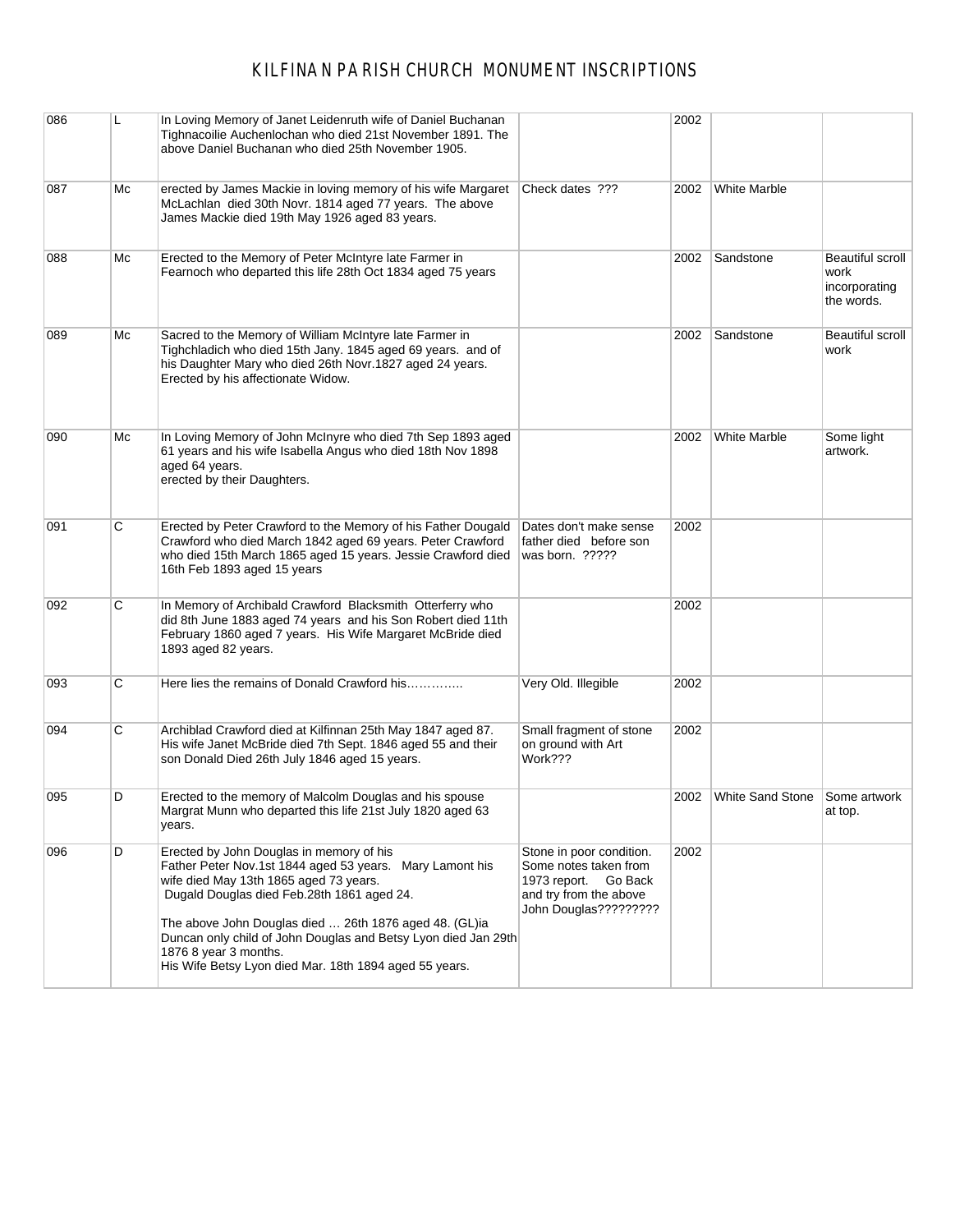| 097 | D  | Erected by the family of Neil Douglas Auchinlochan who died<br>19th March 1855 and his Wife Isabella Leitch who died 29th<br>March 1854.<br>Their Family, Hector died 29th Sept. 1877 aged 64 years. Ann<br>died 24th January 1883 aged 72 years. Mary who died in<br>Glasgow 25th July 1884 aged 76 years. Neil Died 25th January<br>1889 aged 73 years. Duncan died 12th February 1892 aged 85<br>years, and Donald died 5th November 1892 aged 73 y ears.<br>Isabella Died 27th March 1910 aged 90 years.<br>"GUS AM BRIS AN LA, AGUS AN TEICH NA SGAILEAN".                                                                                                                                                                                                                                                                                                                    |                                                     | 2002 |                |                                                   |
|-----|----|------------------------------------------------------------------------------------------------------------------------------------------------------------------------------------------------------------------------------------------------------------------------------------------------------------------------------------------------------------------------------------------------------------------------------------------------------------------------------------------------------------------------------------------------------------------------------------------------------------------------------------------------------------------------------------------------------------------------------------------------------------------------------------------------------------------------------------------------------------------------------------|-----------------------------------------------------|------|----------------|---------------------------------------------------|
| 098 | С  | Erected by Friends in the Kames Congregation of the Free<br>Presbyterian Church and others. To the memory of Archibald<br>Crawford who died at Viewfield Tighnabruaich, on 21st<br>Dec.1903. Archibald Crawford was born at<br>Largimore, Lochfyneside in May 1815 and in after years resided<br>successive at Loch Strivenside, Kilbride, Greenock, and latter at<br>Tighnabruaich. Naturally endowed with a rich and strong mind<br>and called by the holy spirit in early manhood through a deep<br>experience into the fellowship of God's dear son. He became<br>through grace a power for good in the district where he resided.<br>He was an eminent man of God, a faithful and loving friend an<br>able Lay-preacher much owed in conversion of sinners.A man<br>profoundly concerned about the public cause of Christ, and a<br>zealous witness for the truth in his day. |                                                     | 2002 | Marble pillar  | Piller-top dish-<br>bell-urn-lots of<br>art work. |
| 099 | С  | in Memory of Hugh Crawford died 22nd Feb.1914 aged 70<br>years. Dugald Crawford died 22nd Nov 1915 aged 75 years.<br>Mary McLullich wife of Peter Crawford died 9th March 1927<br>aged 72 years. Peter Crawford died 10th June 1927 aged 79<br>years.<br>"Gus Am Bris An La"                                                                                                                                                                                                                                                                                                                                                                                                                                                                                                                                                                                                       | Stone Mason King Bros.<br>Glasgow                   | 2002 |                | Leaves                                            |
| 100 | Υ  | Erected to the beloved memory of Archibald Young who died<br>Kames 15th May 1900. His Wife Eliza. McLachlan who died at<br>Kames 19th May 1906.                                                                                                                                                                                                                                                                                                                                                                                                                                                                                                                                                                                                                                                                                                                                    |                                                     | 2002 | Marble         | Gothic Arch,<br>with art work                     |
| 101 | G  | Erected by Malcolm Gordon, Wright, Millhouse in memory of his<br>Father. Duncan Gordon who died 1st Nov.1928 aged 39 years<br>and of his Mother Mary McLachlan who died Nov1959 aged 76<br>years. Also of his Brother?? John who died 2Nov 1829<br>aged 11 years. The above Malcolm Gordon died 8th Feb 1889<br>aged 63 years. His daughter Mary died in infancy 15 Feb 1888.                                                                                                                                                                                                                                                                                                                                                                                                                                                                                                      | Stone Mason - Gordon,<br>Greenock. Go<br>Back?????? | 2002 | Sandstone      | Yes                                               |
| 102 | Мc | Erected by Malcolm Macintyre. In loving Memory of his Wife<br>Mary Maccallum who died at Lindsaig Mill 14th August 1887<br>aged 68 years. The above Malcolm Macintyre died 7th Dec<br>1891 aged 69 years. James McIntyre died 28th June 1917 aged<br>75 years and his wife Sarah Brown died 9th March 1945 aged<br>78 years.                                                                                                                                                                                                                                                                                                                                                                                                                                                                                                                                                       |                                                     | 2002 | Sandstone      |                                                   |
| 103 | Мc | Erected by Margaret McIntyre in memory of her Husband Peter<br>Macintyre Junr. Late farmer in Fearnoch who died 21st March<br>1864 aged 58 years.                                                                                                                                                                                                                                                                                                                                                                                                                                                                                                                                                                                                                                                                                                                                  |                                                     | 2002 | Sandstone      | Grapes -<br>Plough -<br>Laural Wreath.            |
| 104 |    | "H E A F . 6V S A H C<br>F."                                                                                                                                                                                                                                                                                                                                                                                                                                                                                                                                                                                                                                                                                                                                                                                                                                                       | GO BACK is this Gaelic<br>?????                     |      | 2002 Sandstone |                                                   |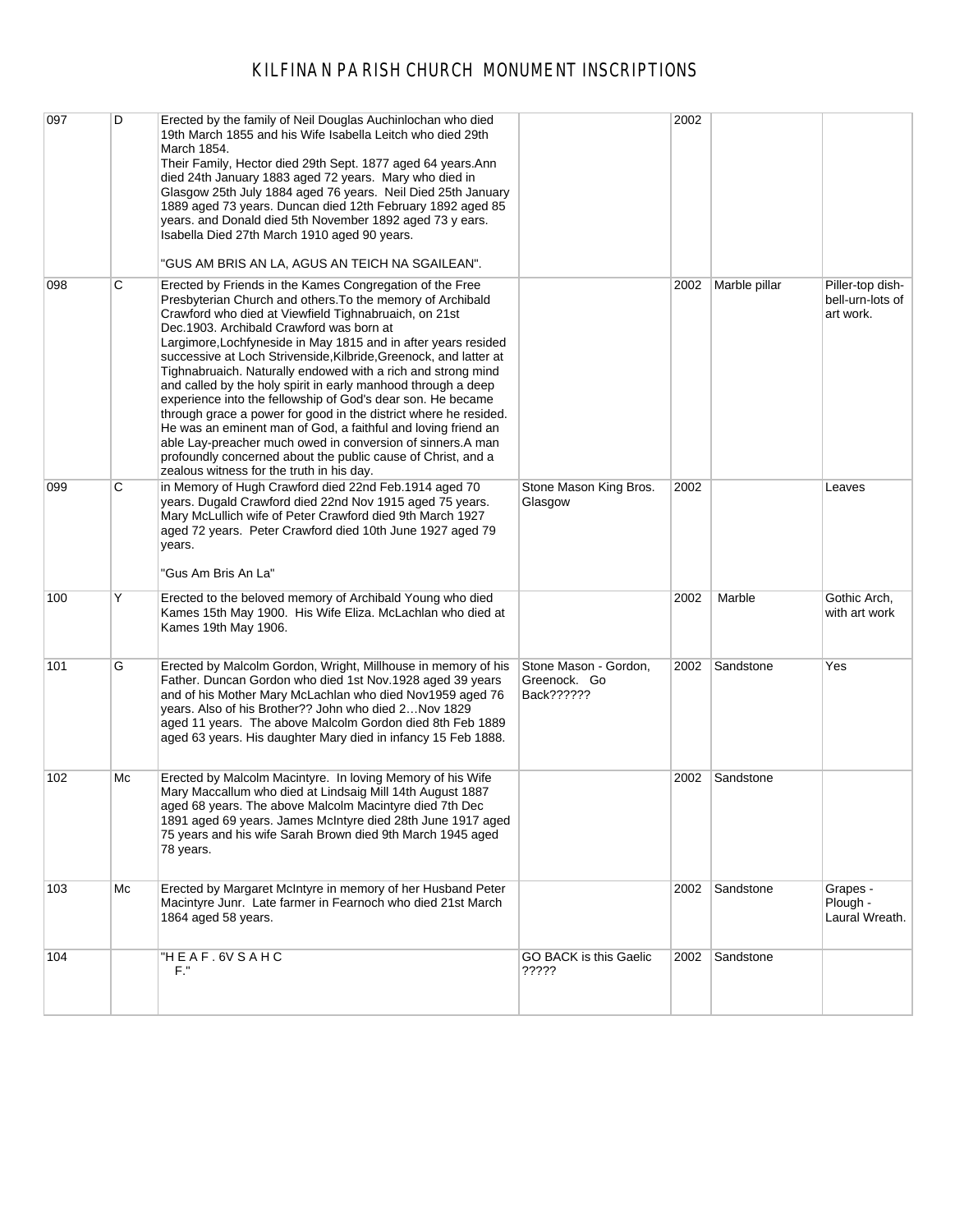| 105 | B  | In Memory of Alex. Baxter who died June 16 1842.<br>His Wife Betsy McLachlan died March 22 1870<br>Two children died in infancy.                                                                                                                                                                                                                                                                                                 |             | 2002 | Sandstone                         | Prominent<br>Laurel Wreath. |
|-----|----|----------------------------------------------------------------------------------------------------------------------------------------------------------------------------------------------------------------------------------------------------------------------------------------------------------------------------------------------------------------------------------------------------------------------------------|-------------|------|-----------------------------------|-----------------------------|
|     |    | Erected by Donald and Hugh Baxter.                                                                                                                                                                                                                                                                                                                                                                                               |             |      |                                   |                             |
|     |    | (Facing West)                                                                                                                                                                                                                                                                                                                                                                                                                    |             |      |                                   |                             |
| 106 | Mc | Erected by Margaret McIver in Memory of her Son Daniel<br>Baxter. Late ship carpenter at Greenock who died 8th March<br>1845 aged 30 years.                                                                                                                                                                                                                                                                                      |             | 2002 | Sandstone                         | Scrolled work               |
| 107 | С  | This stone is erected by John Currie to mark the resting place of<br>his Father. Thomas Currie, who departed this life on the 23rd day<br>o fJanuary 1883 aged 88 years, and of his Mother Margaret<br>Cameron who died 24th January, 1855, aged 54 years. and also<br>of six of atheir Children, Mary, Jane, Elizabeth, two infant<br>Margarets', and Catherine the last died at Ballachu lish, 21<br>December 1886             |             | 2002 | Table top - Good<br>quality Slate |                             |
| 108 | Мc | Archibald McLeod of<br>Li ngand his wifedied<br>171                                                                                                                                                                                                                                                                                                                                                                              |             | 2002 |                                   |                             |
| 109 | т  | Robert Taylor in memory of his Wife Mary McLachlan died at<br>Greenock 15th Jan 1900 aged 48 years also theirChildren<br>Donald 1878 - 1885<br>1883 - 1885<br>John<br>James 1888 - 1889<br>1892 - 1893<br>Alice<br>The above Robert Taylor died 29th Dec 1921<br>"Until the day break and the shadows flee awa y".                                                                                                               |             | 2002 |                                   |                             |
| 110 | J  | Erected to the memory o fJohn Jamison who died Jany 1826<br>aged 72 years also his spouse Mary McLachlan who died Ap<br>1818                                                                                                                                                                                                                                                                                                     |             | 2002 |                                   |                             |
| 111 | м  | Erected by John Miller To the memory of his father Archibald<br>Miller Late tenant in Kames who died Feb 1811 aged 72 years                                                                                                                                                                                                                                                                                                      | Fallen over | 2002 |                                   |                             |
| 112 | Mc | Erected by Elizabeth McLachlan to the Memory of her Husband<br>Hugh McKellar Farmer Stillig who died Sept. 4,1854 aged 69<br>years. her Son John McKellar died March 27th 1905, aged 89<br>years. her Son Hugh McKellar, died August 12th 1915, aged 88<br>years, Late farmer of Shellfield.                                                                                                                                     |             | 2002 | Sand Stone                        | Yes                         |
| 113 | Mc | Erected by Donald McKellar in memory of his son John<br>McKellar who died 16th July 1872 aged 2. years. also his son<br>Archibald McKellar died Oct1866 aged 19 years.<br>The above named Donald McKellar died 17th December 1888<br>aged 77 years his wife Mary McLachlan died 13th June 1902<br>aged 87 years. Their son Robert McKellar aged 48 years and<br>his son Charles aged 19 who were both drowned 19th March<br>1884 |             | 2002 |                                   |                             |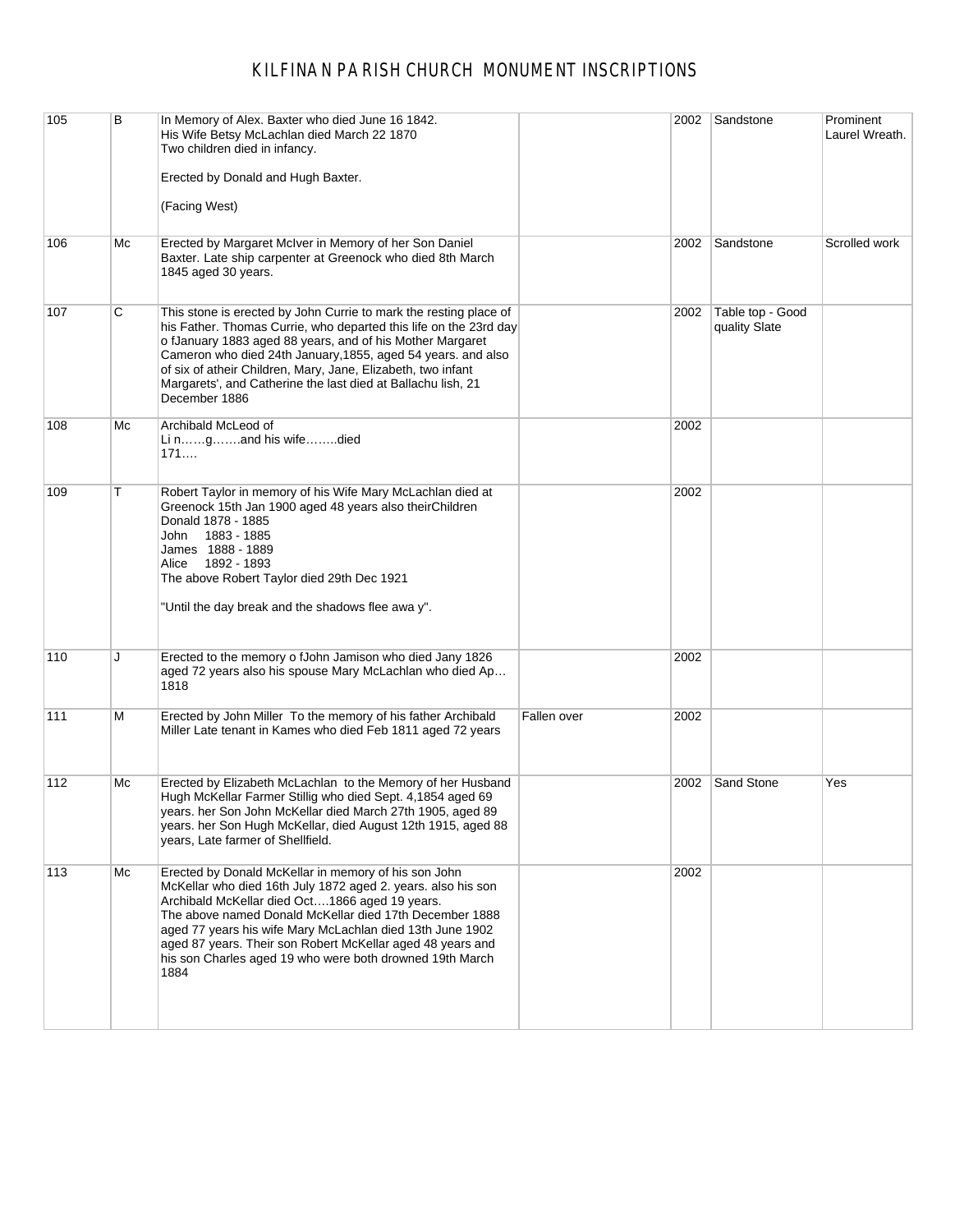| 114 | Mc | Erected by Charles McKellar in loving memory of his son<br>Archibald who died 4th April 1909 aged 31 years and his<br>daughter Lizzie who died in infancy. The above Charles<br>McKellar died January 1919 aged 80 years<br>"Loving thoughts shall ever linger round the grave where thou<br>art laid"                                                                                                                                                                                                                                                                                                                                                                     |                      | 2002 | Marble                 |     |
|-----|----|----------------------------------------------------------------------------------------------------------------------------------------------------------------------------------------------------------------------------------------------------------------------------------------------------------------------------------------------------------------------------------------------------------------------------------------------------------------------------------------------------------------------------------------------------------------------------------------------------------------------------------------------------------------------------|----------------------|------|------------------------|-----|
| 115 | Μ  | To the memory of Alexander Munro born Jan 1800 died Jan 15<br>1871 Greenock<br>Esabella Munro<br>Catherine Munro<br>Wife of Alexd. Munro,<br>Wife of Alexd. Munro<br>Born Kilfinnan<br>Born Kilfinnan<br>Died Kilfinnan<br>Died Greenock<br>Isabella Munro<br>John Munro<br>Daughter of Alex.<br>Son of Alex. and<br>Isabella Munro<br>Catherine Munro<br>and<br>Born Kilfinnan<br>Born Kilfinnan<br>Died d<br>Died Greenock.                                                                                                                                                                                                                                              |                      | 2002 | <b>White Sandstone</b> |     |
| 116 | Μ  | erected by the family in memory of their beloved parents Archd.<br>Millar died 12th December 1904 aged 75 years. his Wife Nancy<br>McKellar died 19th January 1908 aged 65 years their brother<br>Archd. died 20th June 1881 aged 16 years. Their sisters<br>Elixabeth died 11th August 1895 aged 18 years. Nancy died<br>23rd August 1896 aged 32 years. Their brother Duncan died<br>12th December 1911 aged 35 years Betsy Whyte beloved wife<br>of Colin Millar died 10 th Feb 1935 aged 49 years. Their<br>Brother William died 12th Nov 1937 aged 66 years. Their son<br>John died 27th August 1953 aged 83 years<br>Colin Millar died 15th Sept 1947 aged 67 years. |                      | 2002 | <b>White Marble</b>    |     |
| 117 | в  | In loving memory of John Barr died 28th Feb. 1871 aged 49.<br>Mary McBride, his Wife died 1st April 1892 aged 73 Robert,<br>their son died 5th Oct 1870 aged 12 Mary Barr, their daughter<br>died 19th May 1912 aged 55.                                                                                                                                                                                                                                                                                                                                                                                                                                                   |                      | 2002 | <b>Pink Marble</b>     |     |
| 118 | в  | In loving memory of Hugh Barr Farmer who died at Fearnoch<br>18th March 1904 aged 61 years also his wife Margaret Kerr.<br>Azrchibald who died 17th May 1909 aged 68 years.<br>Also their eldest son Robert who died at Biggar 18t h June 1922<br>aged 43 years. Also their third daughter Jessie who died at<br>Fearnoch 27th May 1925 aged 49 years also Elixabeth Barr<br>Altafearn Kames who died 28th Nov 1947 in her 70th year.                                                                                                                                                                                                                                      |                      | 2002 | Marble                 |     |
| 119 | Мc | In Memory of Alexander MacKellar Rhubann. Died 23rd May<br>1857 aged 45 years.<br>John his Son died 23rd July 1855 aged 6 months. Mary his<br>Daughter died --May 1881 aged 4--. His wife Mary Young died<br>8th December 1911 aged -- y--. His Son Alexr. died 24th April<br>1917 aged -7 years. His Daughter Catherine died 4th Sept 1921<br>aged 67 years.                                                                                                                                                                                                                                                                                                              | Facing gone on stone | 2002 |                        |     |
| 120 | Мc | Archd. McArthur died 1876 aged 70 years<br>his Wife Mary Morrison died 1894 aged 81 years.                                                                                                                                                                                                                                                                                                                                                                                                                                                                                                                                                                                 | small stone          | 2002 | sandstone              |     |
| 121 | Мc | Erected by Malcolm McKenzie in loving memory of his wife<br>Catherine McAlpine who died 11th February 1941 aged 30<br>years.<br>The above Malcolm McKenzie died 12th August 1950 aged 90<br>years.                                                                                                                                                                                                                                                                                                                                                                                                                                                                         |                      |      | 2002 Marble            | yes |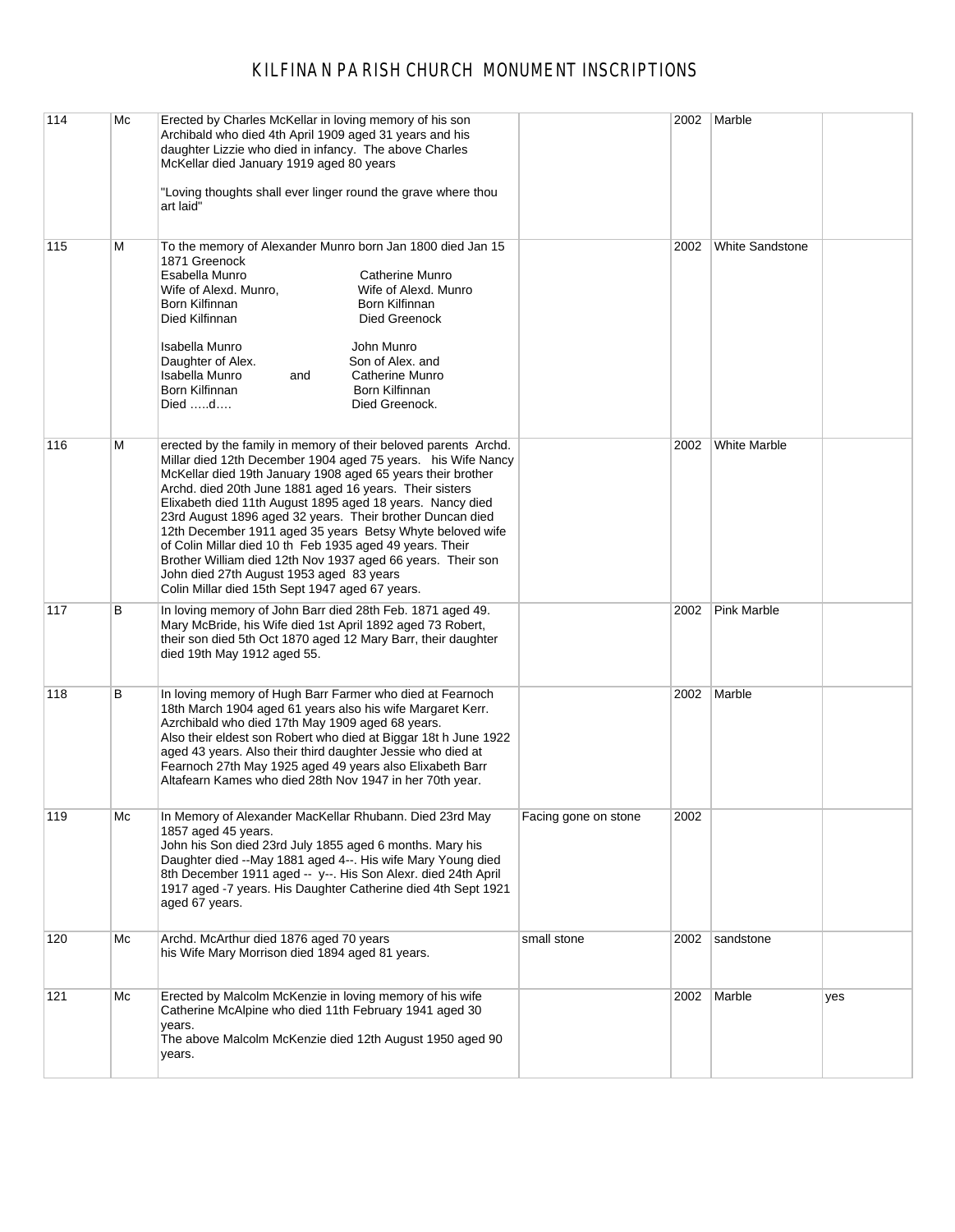| 122  | C  | Erected by Mary & William A, Cargil in memory of Sarah<br>Cameron for many years their faithful and valued Nurse.<br>Daughter of the late Duncan Cameron of the parish of Kilfinan.<br>Born at Greenock 1838. died at Kames 6th April 1908.                                                                                                                                                                                                                                                              |                                               | 2002 | Granite, Cross  |                                |
|------|----|----------------------------------------------------------------------------------------------------------------------------------------------------------------------------------------------------------------------------------------------------------------------------------------------------------------------------------------------------------------------------------------------------------------------------------------------------------------------------------------------------------|-----------------------------------------------|------|-----------------|--------------------------------|
| 123  | С  | Erected by Walter Cameron and Cathine McKellar in memory of<br>their children<br>Rober died 1884 aged --3 months.<br>Jessie died 1885 aged 8 years.<br>Donald died 1894 aged 13 years.                                                                                                                                                                                                                                                                                                                   |                                               | 2002 | Granite         |                                |
| 124  | С  | Erected by Archd. Cameron in memory of his Father John<br>Cameron Blairsferry who died 19th June 1858 aged 31 years.                                                                                                                                                                                                                                                                                                                                                                                     | Also small Plaque leaning<br>on to main stone | 2002 | Sandstone       | Anchor                         |
| 124a | na | In fond remembrance from his Shopmates in the Kames Junior<br>Shinty Team                                                                                                                                                                                                                                                                                                                                                                                                                                | Small plaque. Resting on<br><b>Plot 124</b>   | 2002 | Marble          |                                |
| 125  | С  | This stone is erected by D & CD Cameron in memory of their<br>Father Peter Cameron late tenant in Evanachan. who was<br>drowned at Otter Ferry 25th Sept 1827 and their Brother William<br>Cameron altho' not here who was drewond near Saltcoats April<br>20th 1830 in the 23 year of his age and their Mother Catherine<br>Graham who departed this life 26th April 1833                                                                                                                               |                                               | 2002 |                 |                                |
| 126  | W  | Erected by Hugh Martin in loving memory of his wife Ann Weir<br>died 17th Dec 1840 aged 68. His Father John Martin died 23th<br>Aug. 1894, aged 78. His Mother Susan McKellar died 15th Oct<br>1900, aged 69. His Brother Peter died 13th june 1875, aged 16 -<br>The above Hugh Martin died 5th March 1948, aged 83. Their<br>Daughters Margaret widow of Capt. F.G.J. Berkeley died 15th<br>April 1964, aged 70.<br>Their Son John died 13th Aug. 1977, aged 75. Beloved<br>Husband of Margaret Logan. |                                               | 2002 | Granite         | Cross in<br>Circle.            |
| 127  | Mc | 1851. Eroected by Donald Martin Farmer, Park,<br>in memory of his wife, Ann McEwen. who departed this life on<br>the 3rd May 1851, aged 60 years                                                                                                                                                                                                                                                                                                                                                         |                                               | 2002 | Sandstone       |                                |
| 128  | W  | Erected by her Son in loving memory of his dear Mother Sarah<br>Whyte. wife of Archibald Martin, Kames who died 20th April<br>1910.<br>and his Father Archibald Martin 14th November 1915 aged 77<br>years.                                                                                                                                                                                                                                                                                              |                                               |      |                 |                                |
| 129  | L  | Erected by Archibald Lamont Smith Kerr and Janet morison his<br>spouse in memory of their Son John Lamont who died the 27th<br>day of January 1819 aged 23 years also Malcolm Lamont, who<br>died May 1802 aged one Year and 5 months<br>Reverse side " Behold and see what death has done. This is the<br>race we all must run. Cease dear friends and weep no more.<br>We are not lost but gone before."                                                                                               |                                               | 2002 | white sandstone | Art work Bust<br>and date 1820 |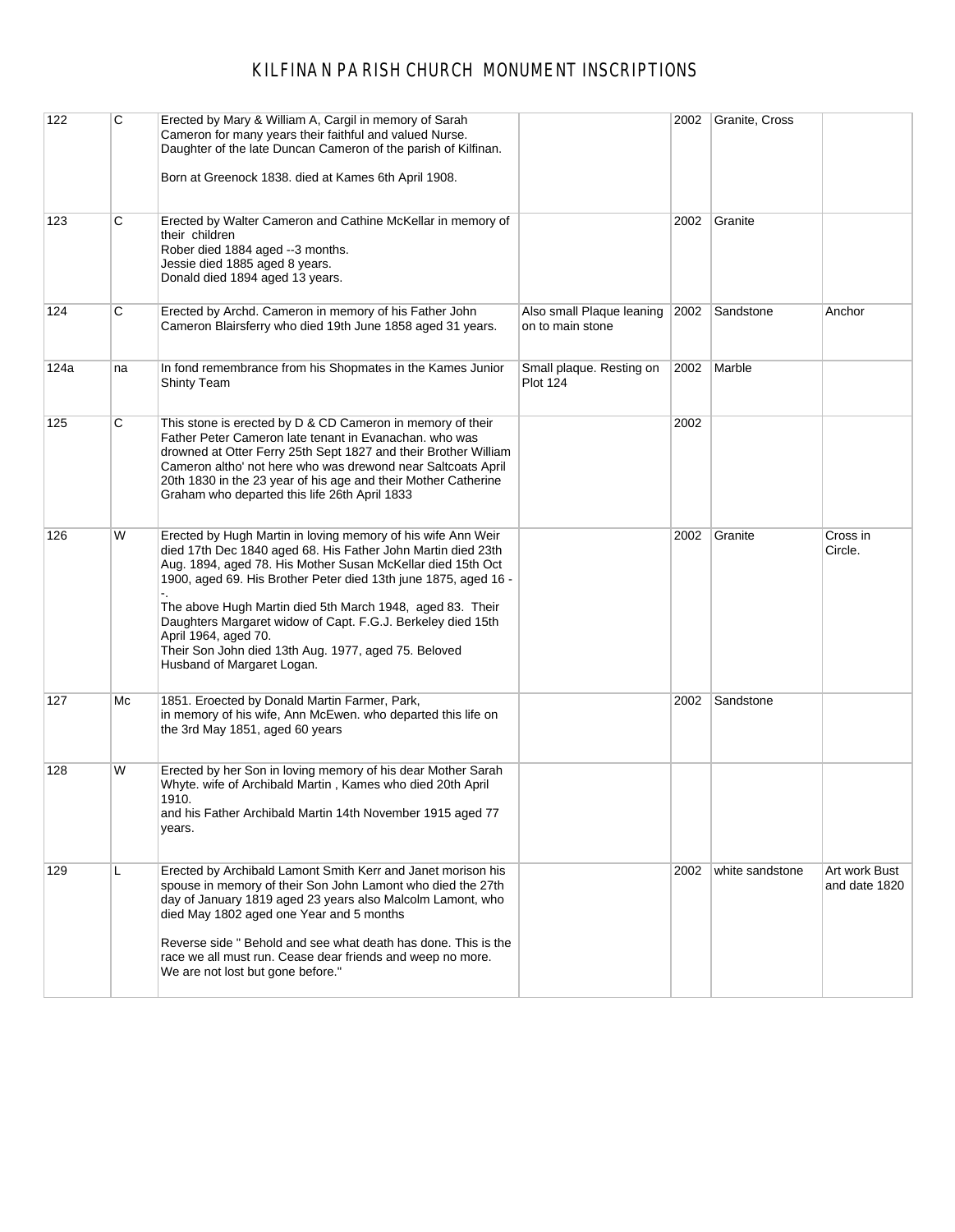| 130 | C  | In loving memory of Duncan Camerson who died at Kames 26th<br>April 1968 aged 57 years also his son Lachlan who was lost in<br>Ship Glenburn 1905 aged 20 years. Duncan who died 6th August<br>1912 aged 16 years. Archie who died 9th October 1912 aged 20<br>years. John who died 10th March 1921 age d 31 years. Also his<br>Wife Helen Kennedy died 22nd Dec 1940 aged 85 years. Also<br>their Daughter Helen who died 7th Nov 1970 aged 83 years.                                           | Facing West. Words<br>under the turf. Go back | 2001 | <b>Black Granite</b> |                                    |
|-----|----|--------------------------------------------------------------------------------------------------------------------------------------------------------------------------------------------------------------------------------------------------------------------------------------------------------------------------------------------------------------------------------------------------------------------------------------------------------------------------------------------------|-----------------------------------------------|------|----------------------|------------------------------------|
| 131 | L  | Sacred to the memory of Peter Lamont Farmer Auchoile who<br>died 12th Feby 1843 aged 78 years. also his Wife Amelia Black<br>who died 26th March 1851 aged 84 years. This stone is erected<br>by their Daughter Margaret wife of William Ross Merchant,<br>Greenock.                                                                                                                                                                                                                             |                                               | 2001 | <b>Red Sandstone</b> | Art work of<br>leaves and<br>bows. |
| 132 | L  | Erected by Angus Lamont Innkeeper Milnhouse in memory of<br>his spouse Margaret McIver who died 26th April 1833 aged 36<br>years.                                                                                                                                                                                                                                                                                                                                                                |                                               | 2001 |                      | Flowers and<br>Scroll work         |
| 133 | М  | Erected by Neil Martin Tenant Auchnaha Otter in memory of his<br>spouse Catherine McIntoch who died 14th April 1826 aged 70<br>years.                                                                                                                                                                                                                                                                                                                                                            |                                               | 2002 | White sandstone      |                                    |
| 134 | М  | erecte by Hugh Martin in memory of his Mother Catherine Weir<br>Born 20th Feb 1823 died 17th May 1879 and his two Brothers<br>James born 5th May 1855 died 20th Jan 1875. Donald born<br>20th Sept 1855 died 20th March 1857. Catherine born 13th Aug<br>1860 died 15th Jan 1875 also his father Donald Martin died 11th<br>May 1906 aged 84 years. George Yellowlees beloved husband<br>of Janet Martin died 8th December 1928. Janet Martin wife of<br>above died 11th May 1940 aged 75 years. |                                               | 2002 | Sandstone            | Outer rim of<br>flowers            |
| 135 | С  | Erected by Mary Cameron in loving memory of her Husband<br>alexander Weir, Blairs Ferry. Died 19th Oct 1915 aged 55 years<br>also their son John, died 2nd Oct 1911 aged 13 years and their<br>Daughter Elizabeth, who died in infancy. The above Mary<br>Cameron died 10th Feb 1937 aged 76 years. Their Daug hter<br>Margaret died 9th May 1971 aged 77 years.                                                                                                                                 |                                               | 2002 | White Marble         |                                    |
| 136 | Мc | Erected by John McColl in memory of his Daugher.                                                                                                                                                                                                                                                                                                                                                                                                                                                 | small stone                                   | 2002 | Sandstone            |                                    |
| 137 | Мc | In loving memory of John McColl who died 22nd January 1891<br>aged 72 years and his Wife Janet Clarke who died 24th<br>February 1896 aged 75 years. also their Daughters Annabella<br>who died 17th February 1863 aged 5 years. Susan Elizabeth<br>who died 15th March 1910 aged 49 years. Mary who died 9th<br>April 1910 aged 64 years. Jessie die d11th January 1917 aged<br>66 years. Cathine died 14th April 1919 aged 71 years.                                                            |                                               | 2002 | <b>White Marble</b>  | Urn on top                         |
| 139 | М  | Erected by Alexander Morrison tenant in Craignafiach to the<br>memory of his spouse Katharine, daughter to Donald Thompson<br>tacksman of Mellaloch, who died 3rd day of Feby. 1813 aged 25<br>years<br>Side $2$ :-<br>"Hark from the Tomb a doleful sound my ear shall ena the<br>cry. Ye living men come  ground where you must shortly lie."                                                                                                                                                  |                                               | 2002 |                      |                                    |
| 141 | Мc | In Memory of Capt John MacAlister died 12th Jan 1937 interred<br>at Cathcart Glasgow also his Father & Mother who died at<br>Potavadie interred here.<br>Fondly Remembered.                                                                                                                                                                                                                                                                                                                      |                                               | 2002 |                      |                                    |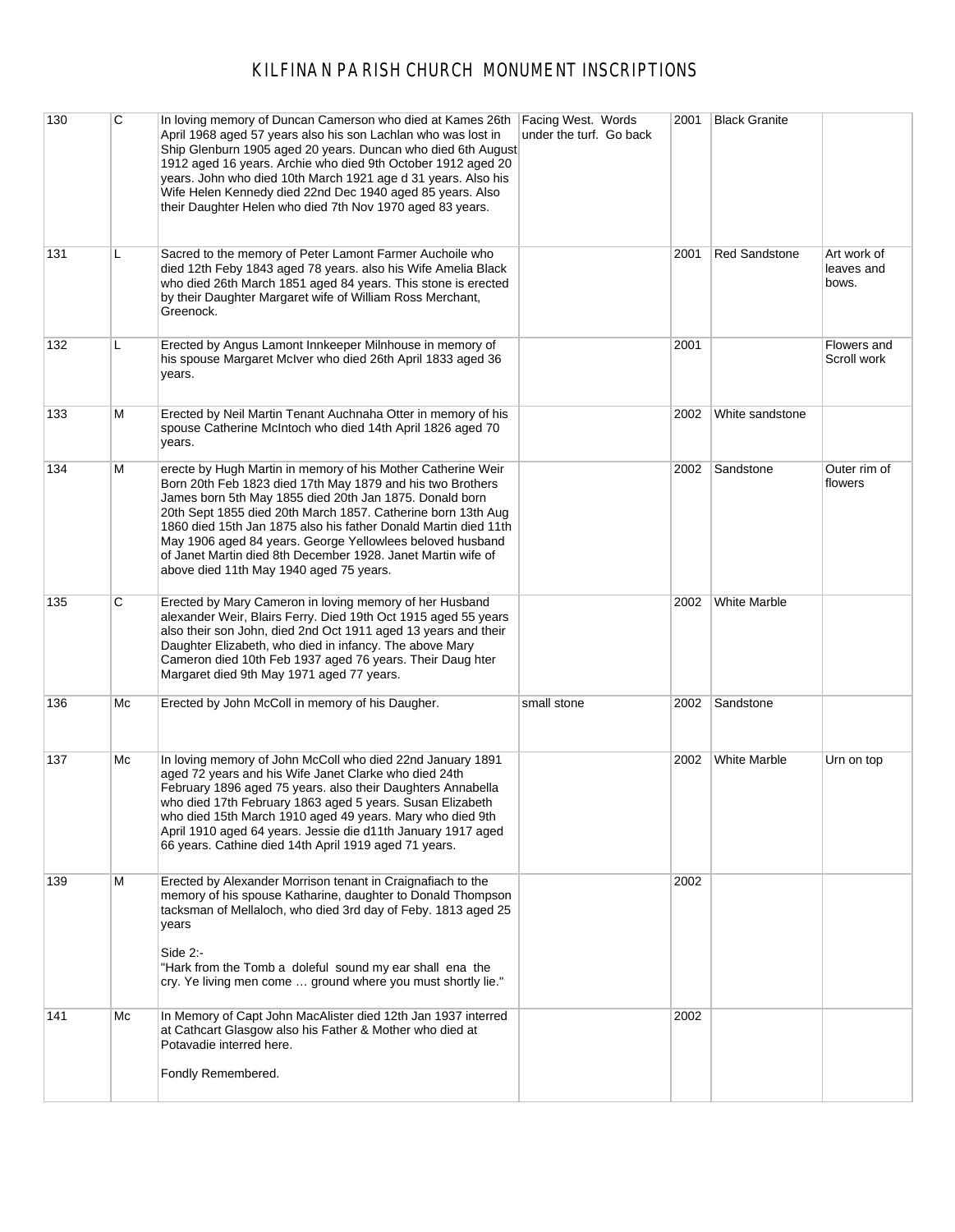| 142 | B  | Here lies interred the remains of Peter Bell late Tacksman of<br>Otterferry who departed this life in Greenock the 26th Day of<br>April 1827 in the 61st year of his age.<br>This stone is erected to his memory by his son Duncan Bell and<br>also to that of his Two infant Daughters Margaret and Jean Pott<br>Bell the former departed this life 16th Sept 1822 aged two years<br>and five months. The later 8th Nov 1828 aged five months.<br>Janet Bell Murdoch last Daughter of Duncan Bell wife of Patrick<br>Murdock born 26th March 1822 died 27th Feb 1882.<br>Janet Bell Murdoch died 27th 2nd Mo. 1882 aged 60 Daughter<br>of Duncan Bell who erected the headstone and whose remains<br>are also interred here. |                   | 2002 |  |
|-----|----|-------------------------------------------------------------------------------------------------------------------------------------------------------------------------------------------------------------------------------------------------------------------------------------------------------------------------------------------------------------------------------------------------------------------------------------------------------------------------------------------------------------------------------------------------------------------------------------------------------------------------------------------------------------------------------------------------------------------------------|-------------------|------|--|
| 143 | Мc | Erected by Malcolm McKellar in memory of his children.<br>Murdoch died 6th July 1872 aged 29. Dugald was drowned off<br>Gourock 27th Dec 1865 aged 20. Mary died 1856 aged<br>months.<br>Also the above named Malcolm McKellar who died 29th June<br>1878 aged 63 years and his son Peter McKellar died 13th Jan<br>1898 aged 38 years. Also his wife Catharine McKenzie died May<br>1890 aged 84 years.<br>Their Grandson Malcolm son of the above named Peter who<br>died at Plymouth  May 1910 aged 23 years.                                                                                                                                                                                                              |                   | 2002 |  |
| 144 | Мc | Erected by John McKellar in Memory of his children Annie died<br>21st March 1884 anged 6 months. Peter died 1st July 1890<br>aged 18 months. Malcolm died 12th Feby 1893 aged 1 year.<br>Dugald died 25th Dec 1907 aged 12 years. Helen died 21st<br>March 1910 aged 18 years. The above John McKellar died<br>10th June 1918 aged 84 years. his Wife Jemima Dow died 5th<br>Feb 1929 aged 69 years. Their Daughter Kate Amelia died 15th<br>Dec 1957 aged 70 years.                                                                                                                                                                                                                                                          |                   | 2002 |  |
| 145 | M  | Here Iyes the remains of Dugald Munn late Tennant in Upper<br>Innons who died 16 June 1785 aged 52 years.<br>"Dieu vain world have seen enough."                                                                                                                                                                                                                                                                                                                                                                                                                                                                                                                                                                              | Check quote?????? | 2002 |  |
| 146 | F  | Donald Fletcher 1892. In Memory of his wife Janet Stevenson<br>died 27th Feb 18. aged 31 years. John Fletcher died 20th Feb<br>1885 aged 14 days. John Fletcher died 19th Sept 1886 aged<br>65 years. Catherine Fletcher died 13th Oct 1866 aged 2 years.<br>Mary Fletcher died 19th Oct 1866 aged 15 years. Catherine<br>Fletcher died 1895 aged 6. Catherine McKellar died 1909 aged<br>50.                                                                                                                                                                                                                                                                                                                                 |                   | 2002 |  |
| 147 | F  | Erected by Captain G Fletcher and Mary Ferguson his Wife.<br>In Memory of their Daughter Mary who died 6th Feb 1866 aged<br>4 years and his Father George Fletcher who died 29th Jan<br>1865 in Memory of their beloved Son Dugald Fletcher who died<br>8th February 1872 aged 15 years and 8 months.                                                                                                                                                                                                                                                                                                                                                                                                                         |                   | 2002 |  |
| 148 | Мc | In Memory of Daniel MacFie for 40 years minister of<br>Portnahaven. died 27th Nov 1890 and Janet MacFie his Wife<br>died 27th March 1908 and their daughter Jessie Ann who died<br>9th March 1938 aged 79 years.<br>"With Christ which is far better."                                                                                                                                                                                                                                                                                                                                                                                                                                                                        |                   | 2002 |  |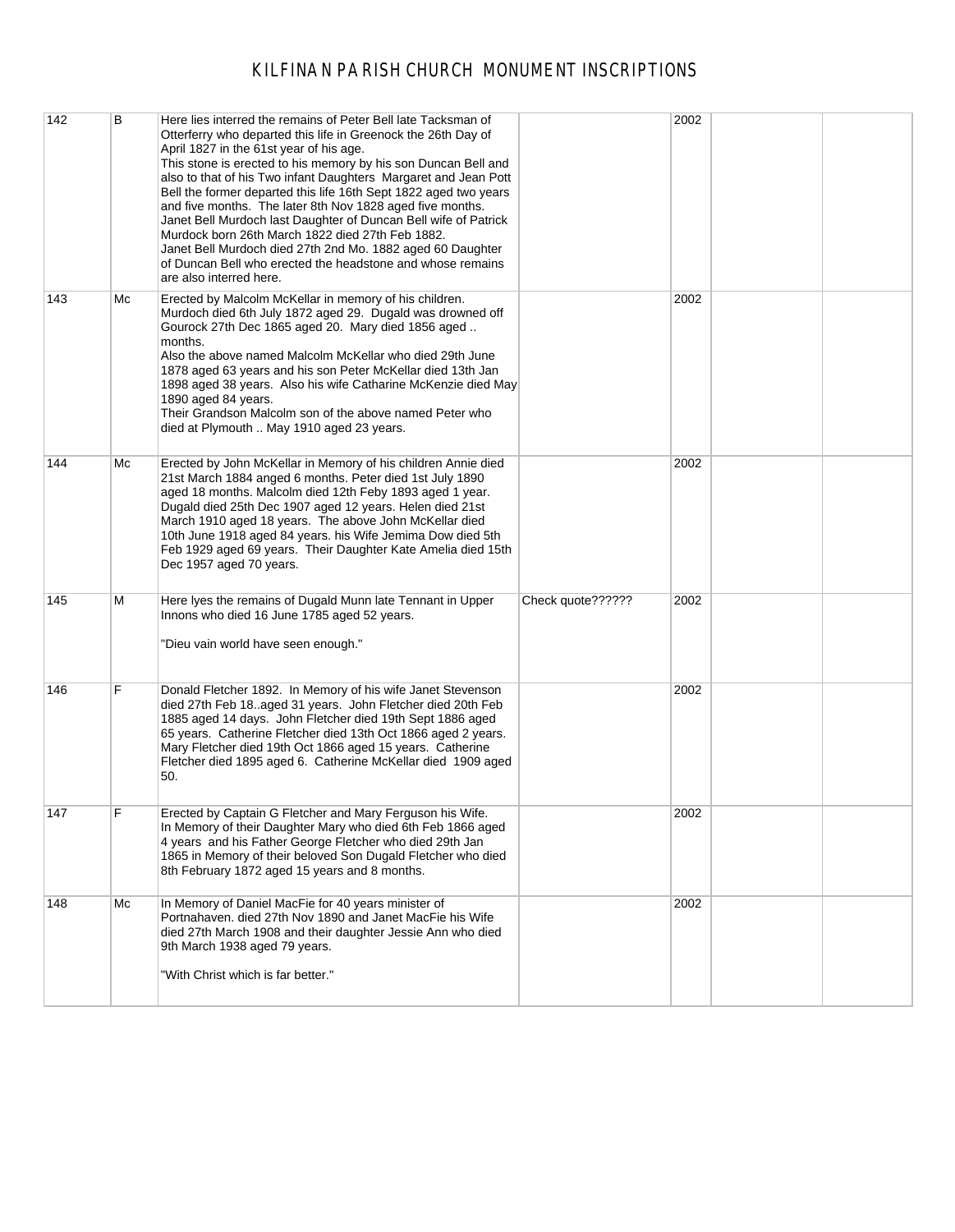| 149 | B  | 1885 Erected by John Blair in Memory of his beloved Son John<br>was accidently killed 13th March 1885 aged 26 years and his<br>Daughter Mary died 17th Jan 1866 aged 13 years. Annie died in<br>infancy. Also his Wife Ellen Walker died 23rd July 1891 aged<br>66 years. John Blair died 1st Oct 1905 aged 78 years. His<br>Daughter Helen died 25th June 1910 aged 53 years.<br>"I was once as thou art now, I now am as thou must be, therefor<br>prepare to follow me."                                                                                                                                                                                                                                                                                                                                                                               | 2002 |                             |
|-----|----|-----------------------------------------------------------------------------------------------------------------------------------------------------------------------------------------------------------------------------------------------------------------------------------------------------------------------------------------------------------------------------------------------------------------------------------------------------------------------------------------------------------------------------------------------------------------------------------------------------------------------------------------------------------------------------------------------------------------------------------------------------------------------------------------------------------------------------------------------------------|------|-----------------------------|
| 150 | В  | In Loving Memory of Agnus Millar Blair who died 1st March<br>1936 aged 58 years Daughter of Donald Blair. His eldest<br>Daughter Janet died 11th January 1939 aged 74 years.                                                                                                                                                                                                                                                                                                                                                                                                                                                                                                                                                                                                                                                                              | 2002 |                             |
| 151 | В  | Erected by Donald Blair In Memory of his beloved Children John<br>Scott died 8th May 1880 aged 9 years. Mary died 1st Dec 1878<br>aged 6 months. His Son Neil Blair died at Virginia U.S.A. 12th<br>May 1889 aged 26 years. Janet Lawson his beloved wife died<br>18th April 1905 aged 68 years. The above Donald Blair died<br>29th September 1914 aged 77 years. His Son Donald died 18th<br>Nov 1921 aged 51 years. His son James died 13th May 1928<br>aged 60 years. Annie Sabrina Clark his Wife died 4th April<br>1917 aged 45 years<br>"Life is short and death is sure, sins the wound and Christ the<br>cure. Kerr Rothesay."                                                                                                                                                                                                                   | 2002 | Some artwork<br>at the top. |
| 152 | D  | Duncan Dewar Glen Caladh. In Loving Memory of his Son<br>Daniel who was accidently killed 30th Sept. 1885 aged 16 years<br>and 10 months. His brother Neil Dewar died Mar 1858 aged 38<br>years. His Father Donald Dewar died Jan 1866 aged 76 years.<br>His Mother Christina Blair died Mar. 1871 aged 76 years. The<br>above Duncan Dewar died 31st March 1905 aged 67 years. His<br>Wife Mary McArthur died 14th March 1910 aged 71 years. His<br>son Archibald died 1913 aged 41. His Daughter -in-law Jane<br>Kerr died 1911 aged 38. His Grandson Archibald died 1914<br>aged 14. His Daughter Robina died 1st Aug 1935 aged 71<br>years. His daughter Mary died 27th Jan 1937 aged 70 years.<br>"I left my home in perfect health and little thought of death so<br>nigh, but God thought fit to call me hence and with his will I<br>must comply" | 2002 |                             |
| 153 | Мc | Erected * James MacKenzie in Memory of his beloved Wife<br>Janet McIver McLean who died 19th June 1868, aged 33 years.<br>Also their Three Sons Donald, James and John and Two<br>Daughters Christina & Mary who died in infancy. His Father<br>Donald MacKenzie who died 19th October 1849 aged 52 years<br>and his Mother Mary McBride who died 8th August 1847 aged 46<br>years.<br>"In lifes gay morn when sprightly youth with vital ardour flows and<br>shines through all the cairest charms which beauty can disclose."<br>J. Mathie.                                                                                                                                                                                                                                                                                                             | 2002 |                             |
| 154 | Mc | Erected by John MacKenzie Farmer Strone, in memory of his<br>Daughter Jean who died 18th Sept. 1846 aged 16 years.                                                                                                                                                                                                                                                                                                                                                                                                                                                                                                                                                                                                                                                                                                                                        | 2002 |                             |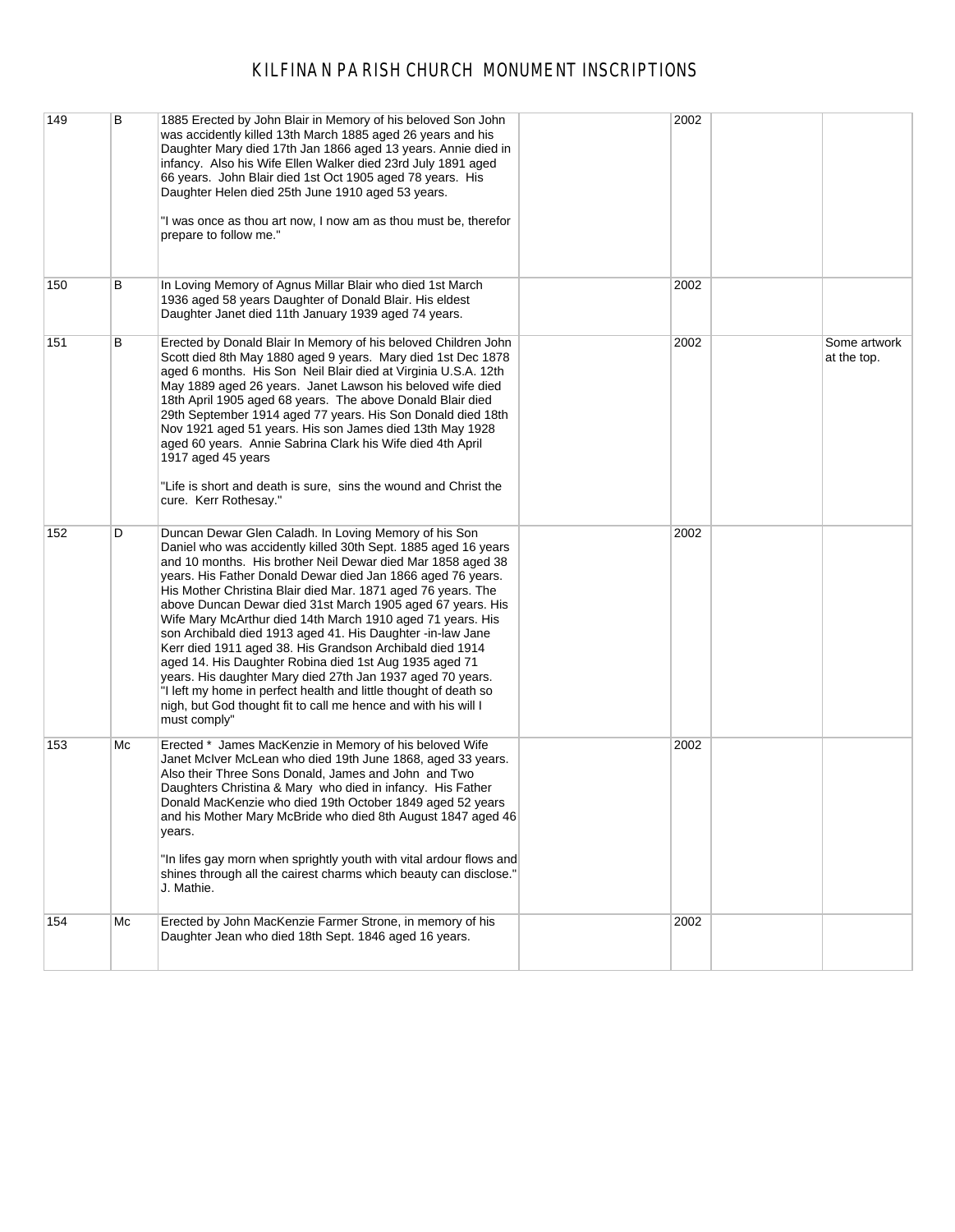| 155            | Mc | Sacred to the Memory of John MacKenzie, Farmer Strone, who<br>died March 18th 1854 aged 65 years.<br>who died April 9th 1872 aged 77 years. Also their Daughters<br>Jane died September 18th 1846 aged 16 years. Mary died May<br>13th 1862 aged 28 years.<br>Ann Daughter of James MacKenzie died March 4th 1882 aged<br>7 months,<br>Mary Ann, Daughter of Alexander MacKenzie died September 27<br>1889 aged 17 years. James MacKenzie Framer Strone died 24th<br>April 1895 aged 73 years.<br>This stone is erected by their surviving sons and daughters as a<br>tribute of Loving Remembrance. |                                             | 2002 |               |                                             |
|----------------|----|------------------------------------------------------------------------------------------------------------------------------------------------------------------------------------------------------------------------------------------------------------------------------------------------------------------------------------------------------------------------------------------------------------------------------------------------------------------------------------------------------------------------------------------------------------------------------------------------------|---------------------------------------------|------|---------------|---------------------------------------------|
| 156            |    |                                                                                                                                                                                                                                                                                                                                                                                                                                                                                                                                                                                                      | very old stone difficult to<br>read. ?????? | 2002 | Sandstone     |                                             |
| 157            | Мc | Erected by his wife. In loving Memory of John MacKenzie, M.D.<br>J.P. Tighnabruaich who fell asleep 11th March 1889                                                                                                                                                                                                                                                                                                                                                                                                                                                                                  |                                             | 2002 |               |                                             |
| A1             | A1 | Quantity. $38+$<br>1) Ancient stone on the south west behind Plot 67 has<br>considerable craftsmanship and is possibly the work of Loch Awe<br>School or Argyll.<br>2) Ancient stone on the west infront of-Plot 80- more<br>craftsmanship and possibly work of the Loch Awe School.<br>3) Ancient stone on the west infront of-Plot 86- a Campbell<br>stone. with Star-Sword-etc.                                                                                                                                                                                                                   |                                             | 2001 | Quarts Shist. |                                             |
| L1             | Mс | in Loving Memory of Hue McGilp who died at Otterferry 23rd<br>Aug 1907 age 78 years his Wife Margaret MacKenzie died 18th<br>July 1911 aged88 years. also their son Hugh died 5th Aug.<br>1886 age 20 years and a daughter who died in infancy.                                                                                                                                                                                                                                                                                                                                                      |                                             | 2003 |               |                                             |
| L2             | Μ  | erected by Arthur Scoular of Over Innens Dec 1862. in<br>memory of his Aunt in Law Helen Moody.                                                                                                                                                                                                                                                                                                                                                                                                                                                                                                      |                                             | 2003 |               |                                             |
| L3             | S  | In memory of John Strang surgeon Born 1803 died 1854 and<br>his sons Robert born 1852 died 1853. John Strang M.B. & C.M.<br>died 24th February 1895 aged 44 years. also of his Wife<br>Margaret Brighton died 5th March 1909 aged 82 years.                                                                                                                                                                                                                                                                                                                                                          |                                             | 2003 |               |                                             |
| L4             | С  | Erected by Thomas Murphy in memory of his beloved wife<br>Maria Curoe who died at Kilfinan October 14th 1877 aged 42<br>years. Also his Daughter Haniet B Murphy.                                                                                                                                                                                                                                                                                                                                                                                                                                    |                                             | 2003 |               |                                             |
| L <sub>5</sub> | J  | Erected by John Jarvie and Helen Wilkie in memory of their son<br>John died April 1875 aged 1 year and 8 months.                                                                                                                                                                                                                                                                                                                                                                                                                                                                                     |                                             | 2003 |               |                                             |
| L6             |    |                                                                                                                                                                                                                                                                                                                                                                                                                                                                                                                                                                                                      | Stone face down. needs<br>turning over.     | 2003 |               |                                             |
| L7             | H  | Erected by Mrs Holmes in memory of her son James Holmes<br>who died Oct 31st 1870<br>aged 4 years and 4 months.                                                                                                                                                                                                                                                                                                                                                                                                                                                                                      |                                             | 2003 |               | Yes, Wreath.                                |
| L8             | G  | Sacred to the memory of Hugh Gilmour farmer Ballimore. died<br>20th June 1886                                                                                                                                                                                                                                                                                                                                                                                                                                                                                                                        |                                             | 2003 |               |                                             |
| L9             | O  | Sacred to the memory of John Oldham Esquire of Calve. who<br>died at Calve on the 14th June 1863 aged 78 years.                                                                                                                                                                                                                                                                                                                                                                                                                                                                                      |                                             | 2003 |               | shield with<br>inscription SA<br>PERE AUDE. |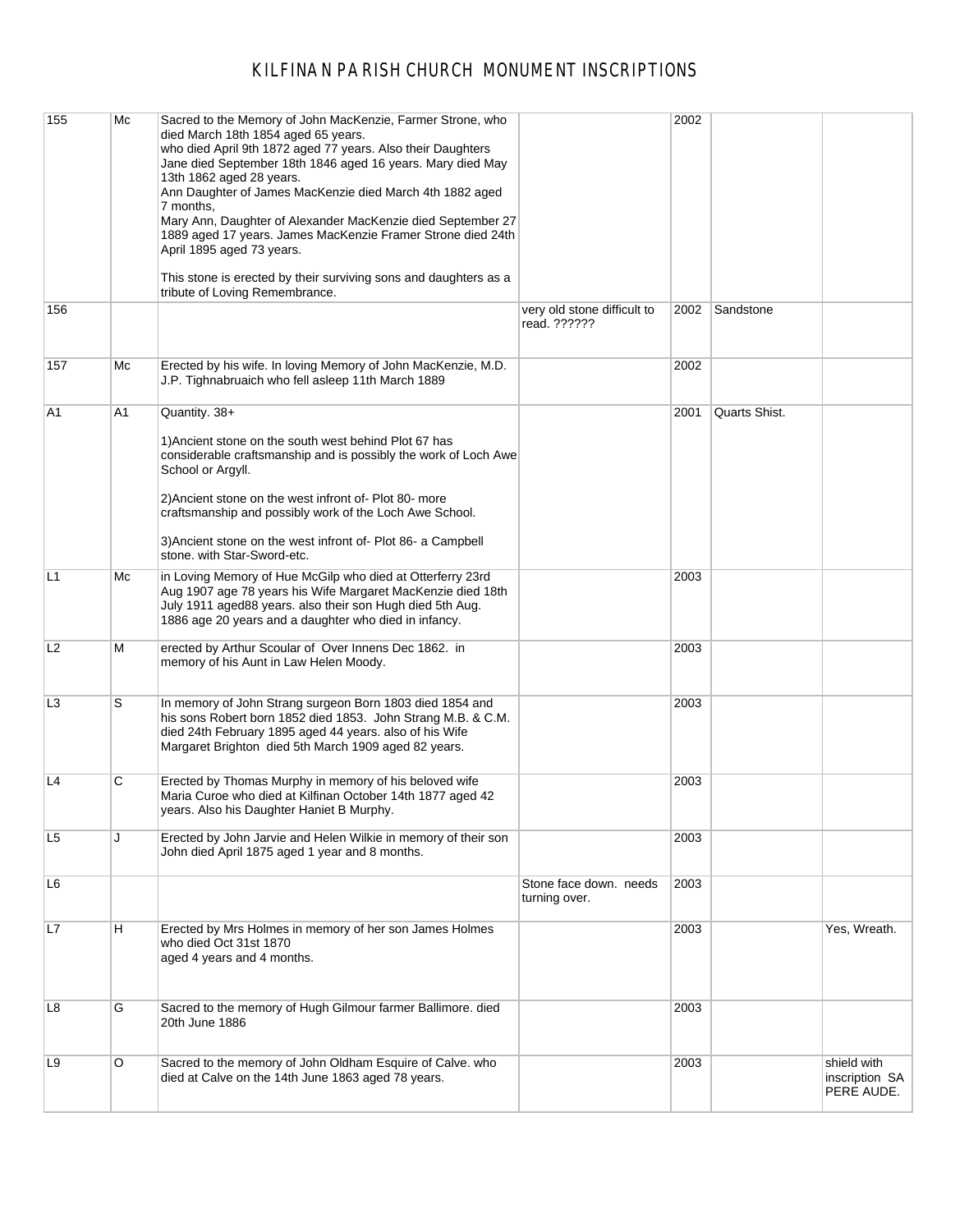| R <sub>1</sub>  | Α | Sacred to the memory of John Arthur who died 8th November<br>1897 aged 78. also his Wife Catherine MacPherson who died<br>22nd of November 1894 aged 65. also their Daughter Catherine<br>who died 9th November 1901 aged 30.<br>Interred in Eastwood Cemetery also their son Alex John<br>MacPherson died in South Africa 20th June 1931 aged 67<br>years. Also their daughter Jessie Russell died 25th December<br>1954 aged 85                                                                                                                                                                                                                                           | 2003 |         |  |
|-----------------|---|-----------------------------------------------------------------------------------------------------------------------------------------------------------------------------------------------------------------------------------------------------------------------------------------------------------------------------------------------------------------------------------------------------------------------------------------------------------------------------------------------------------------------------------------------------------------------------------------------------------------------------------------------------------------------------|------|---------|--|
| R <sub>2</sub>  | W | In loving memory of James Wilson died July 26th 1962 aged 78<br>years. his wife Margaret Bell died 28th September 1962 aged<br>70 years.                                                                                                                                                                                                                                                                                                                                                                                                                                                                                                                                    | 2003 |         |  |
| R <sub>3</sub>  | W | In remembrance of Sarah Jane Wilson beloved wife of John<br>Henderson who died at Strone Otter Ferry 21st May 1915 aged<br>32 years. also her sister Euphemia Campbell Wilson who died<br>16th September 1976 aged 86 years.                                                                                                                                                                                                                                                                                                                                                                                                                                                | 2003 |         |  |
| R4              | W | erected by Peter Wilson farmer Lindsaig. In memory of his son<br>Peter who died 21st Nov.1881 aged 23 years also his grandson<br>Peter Wilson who died 7th March 1881 aged 13 weeks.<br>The above Peter Wilson died at Glasgow 22nd June 1895 aged<br>73 years. Marion died 21st January 1886 aged 6 weeks. Peter<br>died 5th July 1895 aged 2 months children of James Wilson.<br>Marion Livingston wife of Peter Wilson died 1902 aged 73.<br>Jane Livingston died 1904 aged 2. James Wilson died 1917<br>aged 69. Catherine McLaren his wife died 1910 aged 58.<br>Sarah Wilson wife of John Henderson died 1915 aged 33.<br>William Wilson died 3rd March 1938 aged 78. |      |         |  |
| R <sub>5</sub>  | L | In Loving Memory of John Logan who died 11th August 1927<br>aged 86 years. His wife Elizabeth Baird who died 13th July<br>1927 aged 82 years. Elizabeth JH McKellar beloved wife of<br>William Logan died 17th March 1933 aged 58 years. Helen<br>Shanks Logan died 10th March 1946 aged 67 years. Josiah<br>Logan died 21st April 1945 aged 75 years. "The Lord's My<br>Shepherd " LOGAN                                                                                                                                                                                                                                                                                   | 2003 |         |  |
| R6              | L | In loving memory of William Logan died 18th October 1966<br>aged 86 years. David Logan died 10th September 1969 aged<br>84 years.                                                                                                                                                                                                                                                                                                                                                                                                                                                                                                                                           | 2003 |         |  |
| R7              | н | Sacred to the memory of William Henderson born at Houstan<br>16th February 1799 died at Tighnabruaich 16th Feb 1881. Mary<br>McFarlane his wife died February 1905                                                                                                                                                                                                                                                                                                                                                                                                                                                                                                          | 2003 |         |  |
| R8              | F | In loving memory of Denis Fitzpatrick died 10th Dec 1952 aged<br>65. His wife Margaret McLachlan died 29th Sept 1966 aged 84.<br>Their daughter Margaret died in infancy. Their son William died<br>10th May 1980 aged 59.                                                                                                                                                                                                                                                                                                                                                                                                                                                  | 2003 |         |  |
| R9              | G | In memory of Donald Gunn farmer Halkirk Caithness who died<br>28th October 1875 aged 75 years. Also of Anne MacKay his<br>wife who died 17th November 1883 aged 82 and their daughter<br>Margaret who died 2nd February 1877 aged 33 years.                                                                                                                                                                                                                                                                                                                                                                                                                                 | 2003 |         |  |
| RV <sub>1</sub> | R | In memory of Patrick Rankin Junior who died at Otter House on<br>the 10th day of January 1880 aged 35 years.                                                                                                                                                                                                                                                                                                                                                                                                                                                                                                                                                                | 2003 | Granite |  |